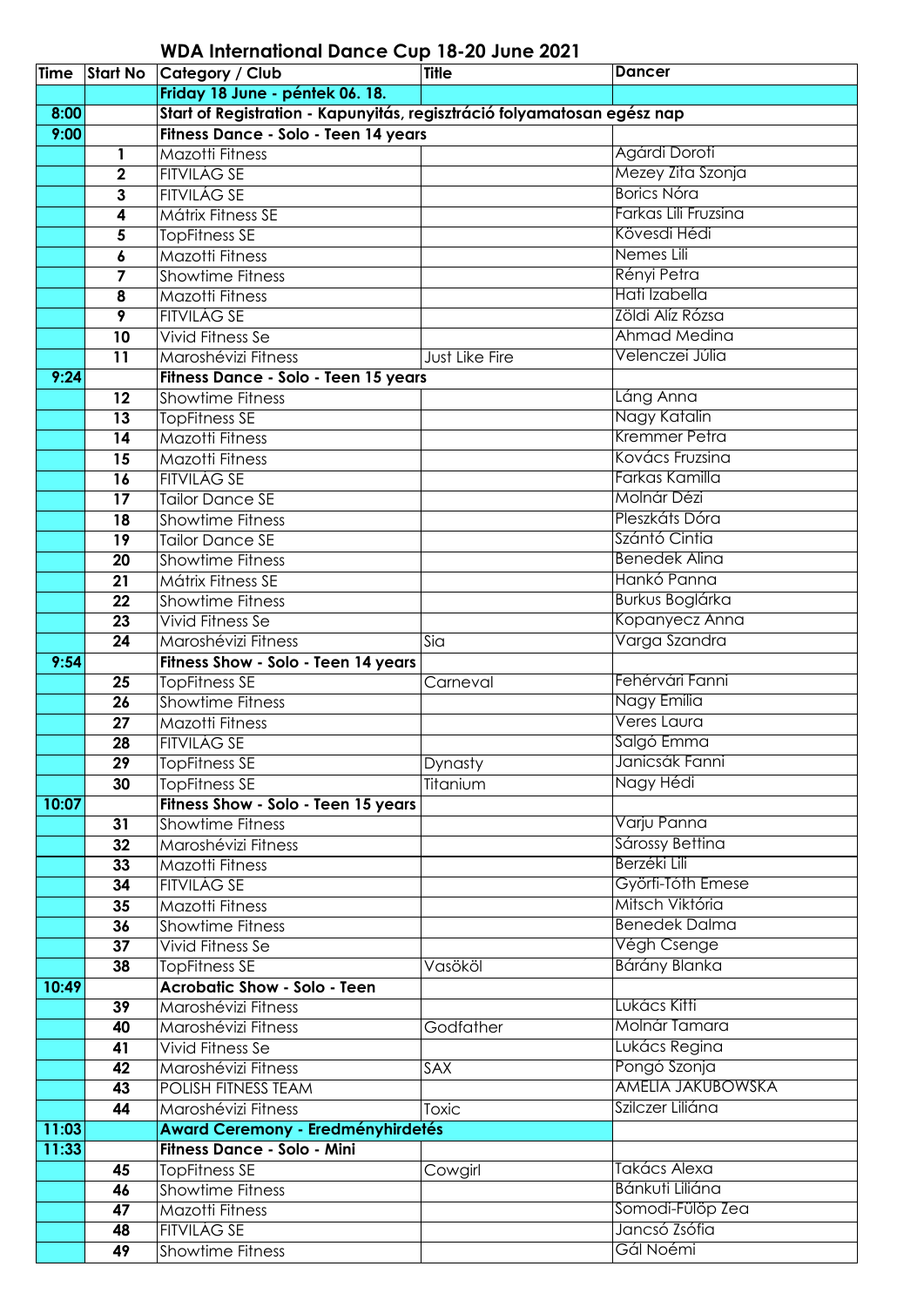| <b>Time</b> | <b>Start No</b>       | <b>Category / Club</b>                     | <b>Title</b> | <b>Dancer</b>               |
|-------------|-----------------------|--------------------------------------------|--------------|-----------------------------|
|             | 50                    | TopFitness SE                              | Anastasia    | <b>Bálint Blanka</b>        |
|             | 51                    | <b>Showtime Fitness</b>                    |              | Győző Gréta                 |
|             |                       | <b>Mazotti Fitness</b>                     |              | Nagy Linett                 |
|             | 52                    |                                            |              | Magyar Malka                |
|             | 53                    | HAPPY DANCE MSE.                           |              | Podhorszki Csenge           |
|             | 54                    | Mazotti Fitness                            |              |                             |
|             | 55                    | <b>FITVILÁG SE</b>                         |              | Alló Júlia                  |
|             | 56                    | <b>TopFitness SE</b>                       | Jázmin       | Csenteri Dorina             |
| 12:00       |                       | Fitness Show - Solo - Mini                 |              |                             |
|             | 57                    | <b>Mazotti Fitness</b>                     |              | <b>Bali Zsófia</b>          |
|             | 58                    | <b>Mazotti Fitness</b>                     |              | Dobos Natasa                |
|             | 59                    | Vivid Fitness Se                           |              | Árvai Ritter Liliána        |
|             | 60                    | <b>Showtime Fitness</b>                    |              | Soltész Virág               |
|             | 61                    | <b>Mazotti Fitness</b>                     |              | Hajba Mila                  |
|             | 62                    | <b>FITVILÁG SE</b>                         |              | Varga Rézi                  |
|             | 63                    | <b>Mazotti Fitness</b>                     |              | <b>Bolvári Takács Dávid</b> |
|             | 64                    | <b>Showtime Fitness</b>                    |              | Péhl Gréti                  |
|             | 65                    | <b>Mazotti Fitness</b>                     |              | <b>Wittich Liza</b>         |
| 12:20       |                       | <b>Acrobatic Show - Solo - Mini</b>        |              |                             |
|             | 66                    | Mazotti Fitness                            |              | Szabó Hanna                 |
|             | 67                    | Vivid Fitness Se                           |              | Lukács Tamara               |
|             | 68                    | POLISH FITNESS TEAM                        |              | <b>HANNA KUBRYNSKA</b>      |
| 12:27       |                       | Fitness Dance - Solo - Kid 10 years        |              |                             |
|             | 69                    | <b>FITVILÁG SE</b>                         |              | Bácsi Liza Hanna            |
|             | $\overline{70}$       | <b>Showtime Fitness</b>                    |              | Mádai Maja                  |
|             | 71                    | <b>FITVILÁG SE</b>                         |              | Nagy Letícia Tünde          |
|             | 72                    | <b>Showtime Fitness</b>                    |              | Szücs Julianna              |
|             | $\overline{73}$       | <b>TopFitness SE</b>                       |              | Sümegi Adél                 |
|             | 74                    | <b>Showtime Fitness</b>                    |              | Szőke Szonja                |
|             | 75                    | Maroshévizi Fitness                        |              | Hegedűs Vivien              |
|             | 76                    |                                            |              | Dori Kamilla                |
|             |                       | <b>TopFitness SE</b>                       |              | Kész Fruzsina               |
|             | 77<br>$\overline{78}$ | <b>TopFitness SE</b><br><b>FITVILÁG SE</b> |              | Bárány Dorka                |
|             |                       |                                            |              | Fehérvári Dorka             |
|             | $\overline{79}$       | <b>TopFitness SE</b>                       |              | Csőke Hanna                 |
|             | 80                    | Mazotti Fitness                            |              |                             |
|             | 81                    | Mazotti Fitness                            |              | Molnár Tímea                |
|             | 82                    | <b>FITVILÁG SE</b>                         |              | Patonai Zoé                 |
|             | 83                    | <b>Vivid Fitness Se</b>                    |              | Tóth Nóra                   |
|             | 84                    | Maroshévizi Fitness                        | Sofia        | Szilágyi Aliz               |
| 13:03       |                       | Fitness Dance - Group - Mini               |              |                             |
|             | 152                   | <b>Showtime Fitness</b>                    |              |                             |
|             | 153                   | FITVILÁG SE                                | Geronimó     |                             |
| 13:10       |                       | Break - szünet (ebéd)                      |              |                             |
| 13:40       |                       | Fitness Dance - Solo - Kid 11 years        |              |                             |
|             | 85                    | <b>TopFitness SE</b>                       |              | Atkári Anna                 |
|             | 86                    | <b>Showtime Fitness</b>                    |              | Tóth Mara                   |
|             | 87                    | <b>TopFitness SE</b>                       |              | Lantos Nóra                 |
|             | 88                    | <b>Showtime Fitness</b>                    |              | <b>Bella Lelle</b>          |
|             | 89                    | Mátrix Fitness SE                          |              | Major Regina                |
|             | 90                    | <b>TopFitness SE</b>                       |              | <b>Bábel Csenge</b>         |
|             | 91                    | <b>Showtime Fitness</b>                    |              | Kálmán Kamilla              |
|             | 92                    | <b>TopFitness SE</b>                       |              | Nagy Kancsár Emma           |
|             | 93                    | <b>Showtime Fitness</b>                    |              | Rényi Réka                  |
|             | 94                    | <b>FITVILÁG SE</b>                         |              | Varga Léna                  |
|             | 95                    | <b>Showtime Fitness</b>                    |              | Szeder Noémi                |
| 14:04       |                       | Fitness Show - Solo - Kid                  |              |                             |
|             | 96                    | <b>Showtime Fitness</b>                    |              | Pintér Adél                 |
|             | 97                    | <b>FITVILÁG SE</b>                         |              | Tóth Liza Eszter            |
|             | 98                    | Maroshévizi Fitness                        |              | Pongó Lili                  |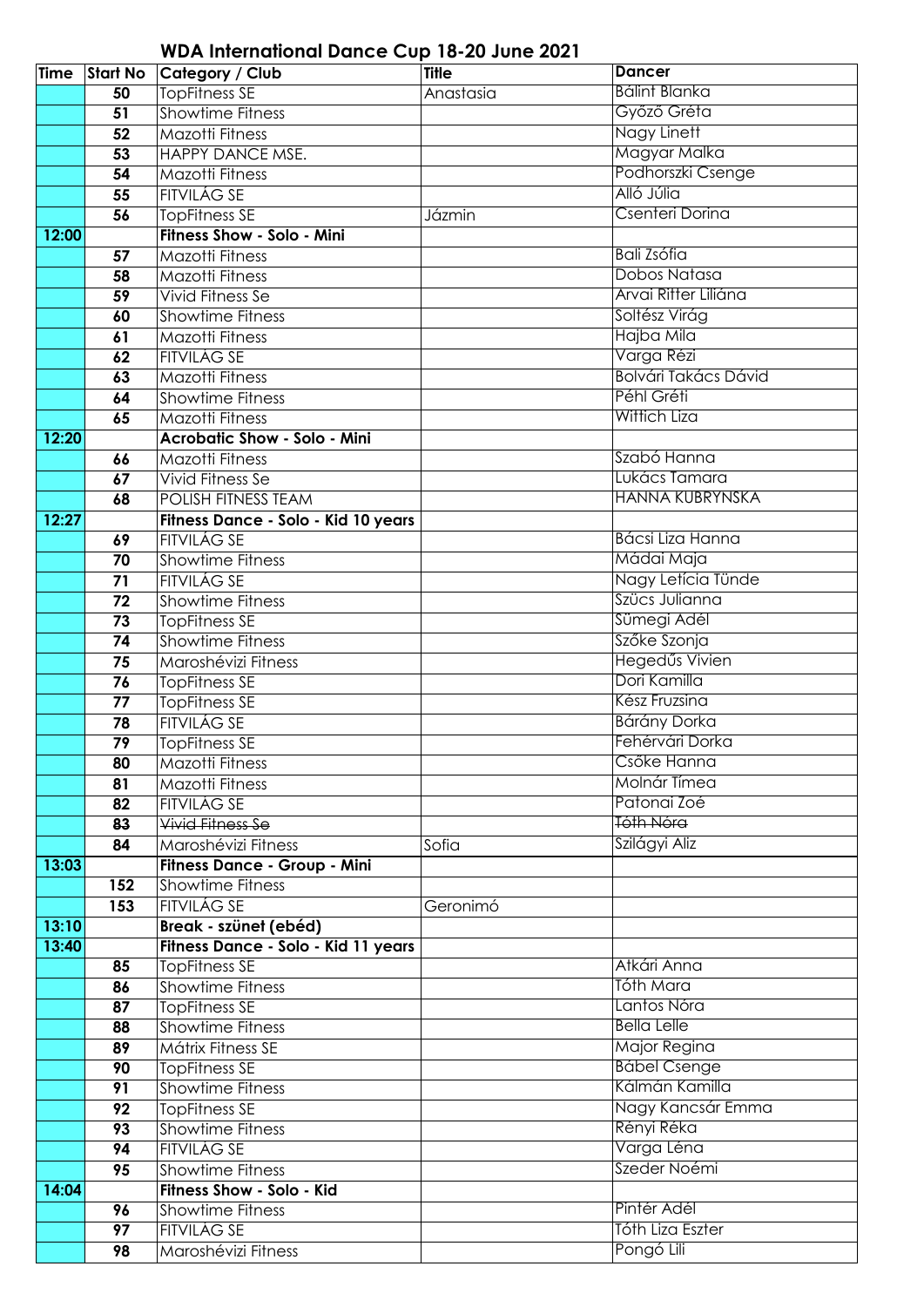| <b>Time</b> |                  | <b>Start No Category / Club</b>          | <b>Title</b> | <b>Dancer</b>                                      |
|-------------|------------------|------------------------------------------|--------------|----------------------------------------------------|
|             | 99               | <b>FITVILÁG SE</b>                       |              | Zöldi Alma Klára                                   |
|             | 100              | <b>Vivid Fitness Se</b>                  |              | Gere Tamara                                        |
|             | 101              | Maroshévizi Fitness                      | Monster      | Vágó Tekla                                         |
| 14:18       |                  | <b>Acrobatic Show - Solo - Kid</b>       |              |                                                    |
|             | 102              | Mazotti Fitness                          |              | Szabó Jázmin                                       |
|             | 103              | <b>Mazotti Fitness</b>                   |              | Hati Szofi                                         |
|             | 104              | <b>Mazotti Fitness</b>                   |              | Kézdi Titanilla                                    |
| 14:25       |                  | Fitness Dance - Solo - Children 12 years |              |                                                    |
|             | 105              | Mátrix Fitness SE                        |              | Farkas Lara Martina                                |
|             | 106              | <b>FITVILÁG SE</b>                       |              | Válint Kitti                                       |
|             | 107              | Maroshévizi Fitness                      |              | Sárossy Melani                                     |
|             | 108              | Maroshévizi Fitness                      |              | <b>Babits - Nyáradi Gréta</b>                      |
|             | 109              | <b>TopFitness SE</b>                     |              | Szeibert Kincső                                    |
|             | 110              | Mátrix Fitness SE                        |              | Zádori Zoé                                         |
|             | 111              | <b>FITVILÁG SE</b>                       |              | Kasza Gréta                                        |
|             | $\overline{112}$ | Mátrix Fitness SE                        |              | Sztvorecz Gréta Napsugár                           |
|             | 113              | <b>TopFitness SE</b>                     |              | Tóth Kata                                          |
|             | 114              | <b>Vivid Fitness Se</b>                  |              | Checchi Chantal                                    |
|             | 115              | <b>FITVILÁG SE</b>                       |              | Sükösd Natália Sára                                |
|             | 116              | Mátrix Fitness SE                        |              | Hankó Réka                                         |
|             | 129              | <b>TopFitness SE</b>                     | Toy          | Forgács Adél                                       |
| 14:52       |                  | Break - szünet                           |              |                                                    |
| 15:02       |                  | Fitness Dance - Solo - Children 13 years |              |                                                    |
|             | 541              | <b>PrincessFitness SE</b>                | I Feel Like  | Császár-Takács Kitti                               |
|             | 117              | <b>TopFitness SE</b>                     |              | Rizmajer Boglárka                                  |
|             | 118              | <b>Showtime Fitness</b>                  |              | Vas Eszter                                         |
|             | 119              | <b>FITVILÁG SE</b>                       |              | <b>Berecki Emma</b>                                |
|             | 120              | <b>TopFitness SE</b>                     |              | Szabó Sára                                         |
|             | 121              | <b>TopFitness SE</b>                     |              | Králik Zsófia                                      |
|             | 122              | Maroshévizi Fitness                      |              | Mészáros Alexandra                                 |
|             | 123              | FITVILÁG SE                              |              | Aklan Luca                                         |
| 15:20       |                  | Fitness Show - Solo - Children 12 years  |              |                                                    |
|             | 124              | Mazotti Fitness                          |              | Szabó Petra                                        |
|             | 125              | FITVILÁG SE                              |              | <b>Héder Lujzi</b>                                 |
|             | 126              | <b>POLISH FITNESS TEAM</b>               |              | <b>EMILIA FURMANSKA</b>                            |
|             | 127              | FITVILÁG SE                              |              | Udvardi Anna                                       |
|             | 128              | <b>Tailor Dance SE</b>                   | Pocahontas   | Solymosi Dóra                                      |
|             | 132              | Vivid Fitness Se                         |              | Mészáros Lara                                      |
| 15:33       |                  | Fitness Show - Solo - Children 13 years  |              |                                                    |
|             | 130              | FITVILÁG SE                              |              | Lakatos Lilla                                      |
|             | 131              | <b>Showtime Fitness</b>                  |              | Tóth Bíborka                                       |
|             | 133              | FITVILÁG SE                              |              | Srankó Nóra                                        |
|             | 134              | <b>Vivid Fitness Se</b>                  |              | <b>Csattos Vivien</b>                              |
|             | 135              | <b>PrincessFitness SE</b>                | Awaken       | Maczák Noa                                         |
|             | 136              | Maroshévizi Fitness                      | Siren        | Soós Agnes                                         |
|             | 140              | Mazotti Fitness                          |              | Kiss Nikoletta Glória                              |
| 15:49       |                  | <b>Acrobatic Show - Solo - Children</b>  |              |                                                    |
|             | 137              | Maroshévizi Fitness                      | Dr. Szöszi   | Lukács Regina                                      |
|             | 138              | Mazotti Fitness                          |              | Csépány Nikolett                                   |
|             | 139              | POLISH FITNESS TEAM                      |              | <b>JULIA REMBILAS</b>                              |
|             | 141              | Maroshévizi Fitness                      | Mein Herr    | Dienes Dorottya                                    |
|             | 142              | <b>Vivid Fitness Se</b>                  |              | Maróti Lili                                        |
|             | 143              | Maroshévizi Fitness                      | Qween        | Kovács Rebeka                                      |
| 16:05       |                  | Fitness Dance - Duo-Trio - Mini          |              |                                                    |
|             |                  |                                          |              | Gál Noémi - Kálmán Emma -                          |
|             | 144              | <b>Showtime Fitness</b>                  | Cukorkák     | Szűcs Izabella                                     |
|             | 145              | <b>FITVILÁG SE</b>                       |              | Hová tűnt Mary Poppins? Jancsó Zsófia - Varga Rézi |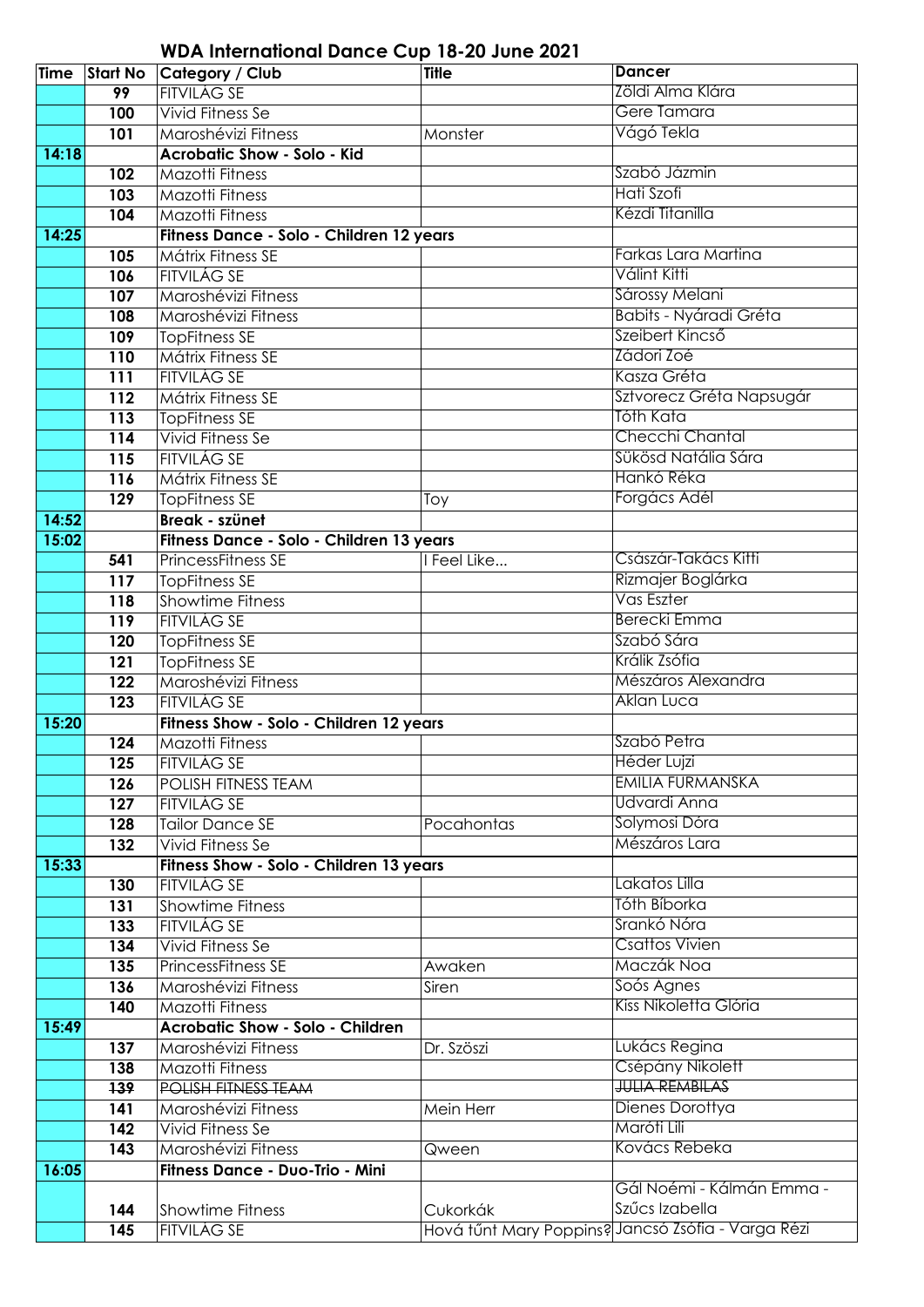| Time  |                  | Start No Category / Club                 | <b>Title</b>           | <b>Dancer</b>                 |
|-------|------------------|------------------------------------------|------------------------|-------------------------------|
| 16:10 |                  | Fitness Dance - Duo-Trio - Kid           |                        |                               |
|       | 146              | <b>Showtime Fitness</b>                  |                        | Mádai Maja - Rényi Réka       |
|       |                  |                                          |                        | Tóth Liza Eszter - Zöldi Alma |
|       | 147              | <b>FITVILÁG SE</b>                       | Magic                  | Klára                         |
|       |                  |                                          |                        | Hegedűs Szonja - Hegedűs      |
|       | 148              | Maroshévizi Fitness                      | Pinokkió               | Vivien                        |
| 16:17 |                  | Fitness Dance - Duo-Trio - Children      |                        |                               |
|       |                  |                                          |                        | AMELIA INGRAM - JOLANTA-      |
|       | 149              | POLISH FITNESS TEAM                      | $HIT+TI$               | <b>WALCZAK</b>                |
|       | 150              | Maroshévizi Fitness                      | <b>Börtön Rock</b>     | Lukács Regina - Soós Agnes    |
|       |                  |                                          |                        | ALEKSANDRA DYKO - KORNELIA    |
|       | 151              | POLISH FITNESS TEAM                      | <b>HOLLYWOOD STARS</b> | <b>BOROWY</b>                 |
| 16:25 |                  | Fitness Dance - Group - Kid              |                        |                               |
|       | 154              | <b>Showtime Fitness</b>                  |                        |                               |
|       |                  |                                          | Something              |                               |
| 16:28 |                  | <b>Award Ceremony - Eredményhirdetés</b> |                        |                               |
| 17:18 |                  | Fitness Dance - Solo - Junior            |                        |                               |
|       | 155              | <b>FITVILÁG SE</b>                       |                        | Nagy Nóra Virág               |
|       | 156              | <b>Showtime Fitness</b>                  |                        | Láng Emese                    |
|       | 157              | <b>FITVILÁG SE</b>                       |                        | Vidor Hanna                   |
|       | 158              | <b>Showtime Fitness</b>                  |                        | Sallai Zsófia                 |
|       | 159              | <b>FITVILÁG SE</b>                       |                        | Zsolnai Boróka                |
|       | 160              | Maroshévizi Fitness                      |                        | Sólyom annamária              |
|       | $\overline{161}$ | <b>Mazotti Fitness</b>                   |                        | <b>Paulovics Alina</b>        |
|       | 162              | <b>FITVILÁG SE</b>                       |                        | Arányi Júlia                  |
|       | 163              | <b>Tailor Dance SE</b>                   |                        | <b>Kocsor Kira</b>            |
|       | 164              | <b>Showtime Fitness</b>                  |                        | Fodor Napsugár                |
|       | 165              | Vivid Fitness Se                         |                        | Sándor Krisztina              |
| 17:43 |                  | Fitness Show - Solo - Junior             |                        |                               |
|       | 166              | Vivid Fitness Se                         |                        | <b>Sipos Dorina</b>           |
|       | $\overline{167}$ | <b>FITVILÁG SE</b>                       |                        | Jackson Szófia Valéria        |
|       | 168              | <b>Tailor Dance SE</b>                   |                        | Szkalonai Fanni               |
|       | 169              | <b>Showtime Fitness</b>                  |                        | Dockál Míra                   |
|       | 170              | Vivid Fitness Se                         |                        | Gere Brigitta                 |
|       | 171              | <b>FITVILÁG SE</b>                       |                        | Kurucz Hanna                  |
|       | 172              | Vivid Fitness Se                         |                        | Béres Osztermann Nikoletta    |
|       | 173              | <b>TopFitness SE</b>                     | La Isla Bonita         | <b>Bretus Lara</b>            |
|       | 174              | <b>Showtime Fitness</b>                  |                        | Szántó Anita                  |
|       | 175              | <b>FITVILÁG SE</b>                       |                        | Szentiványi Eszter            |
|       | 176              | <b>TopFitness SE</b>                     | Run the world          | Gecser Enikő Dóra             |
| 18:08 |                  | <b>Acrobatic Show - Solo - Junior</b>    |                        |                               |
|       | 177              | <b>Showtime Fitness</b>                  |                        | Pál Zsanett                   |
|       | 178              | <b>FITVILÁG SE</b>                       |                        | Barta Lúcia                   |
|       | 179              | <b>POLISH FITNESS TEAM</b>               |                        | <b>KAROLINA KOZIEŁ</b>        |
|       | 180              | <b>Showtime Fitness</b>                  |                        | Tóth Míra                     |
| 18:17 |                  | Fitness Dance - Solo - Adult             |                        |                               |
|       | 181              | <b>Showtime Fitness</b>                  |                        | Gasparik Szidónia             |
|       | 182              | <b>FITVILÁG SE</b>                       |                        | Le Maire Lídia                |
|       | 183              | <b>Showtime Fitness</b>                  |                        | Kovács Enikő                  |
|       | 184              | Vivid Fitness Se                         |                        | Ahmad Alina                   |
|       | 185              | <b>Showtime Fitness</b>                  |                        | Fridrik Lili                  |
|       | 186              | <b>Showtime Fitness</b>                  |                        | Litkei Zsófi                  |
| 18:30 |                  | Fitness Show - Solo - Adult              |                        |                               |
|       | 187              | <b>FITVILÁG SE</b>                       |                        | Ürményi Linda                 |
|       | 188              | <b>Showtime Fitness</b>                  |                        | Fabini Kinga                  |
|       |                  | <b>Tailor Dance SE</b>                   |                        | Kocsor Zorka                  |
|       | 189              | Mazotti Fitness                          |                        | Győrffy Fanni                 |
|       | 190              |                                          |                        | <b>Bolla Rebeka</b>           |
|       | 191              | <b>Showtime Fitness</b>                  |                        | Radnai Zsófia                 |
|       | 192              | <b>TopFitness SE</b>                     | Rainstorm              |                               |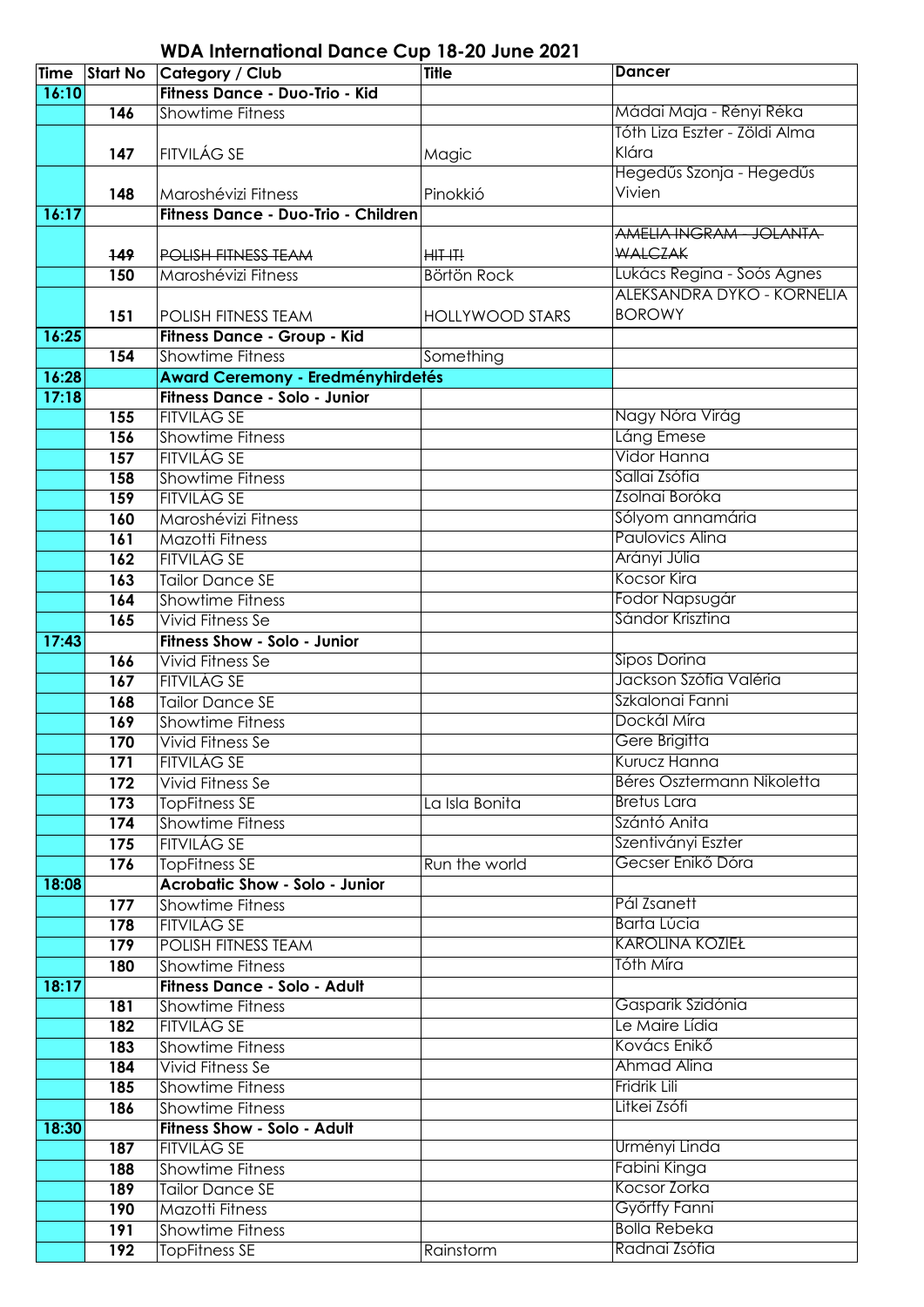| <b>Time</b> | <b>Start No</b> | Category / Club                           | <b>Title</b>          | <b>Dancer</b>                                                  |
|-------------|-----------------|-------------------------------------------|-----------------------|----------------------------------------------------------------|
| 18:44       |                 | <b>Acrobatic Show - Solo - Adult</b>      |                       |                                                                |
|             | 193             | Mazotti Fitness                           |                       | Keszei Korina                                                  |
|             | 194             | Maroshévizi Fitness                       |                       | Stefán Bernadett                                               |
| 18:48       |                 | <b>Fitness Dance - Formation - Junior</b> |                       |                                                                |
|             | 195             | <b>FITVILÁG SE</b>                        | Feeling               |                                                                |
| 18:52       |                 | Break - szünet                            |                       |                                                                |
| 19:02       |                 | Fitness Dance - Duo-Trio - Teen           |                       |                                                                |
|             | 196             | POLISH FITNESS TEAM                       | DIA DE LOS MUERTOS    | AMELIA INGRAM - AMELIA POWROZNIK -<br><b>MAJA ANTOS-CIUPIN</b> |
|             | 197             | <b>Showtime Fitness</b>                   |                       | Nagy Emília - Rényi Petra                                      |
|             | 198             | Maroshévizi Fitness                       |                       | Lukács Kitti - Molnár Tamara                                   |
|             | 199             | Vivid Fitness Se                          |                       | Ahmad Medina - Maróti Lili                                     |
|             |                 |                                           |                       | MILENA BUJAK - ZUZANNA                                         |
|             | 200             | <b>POLISH FITNESS TEAM</b>                | <b>BLUE STARS</b>     | MALISZEWSKA                                                    |
|             | 201             | Maroshévizi Fitness                       | Jazz                  | Blatnyák Anna - Szilczer Liliána                               |
|             | 202             | <b>Showtime Fitness</b>                   |                       | Benedek Dalma - Pleszkáts Dóra                                 |
|             |                 |                                           |                       | Héder Lujzi - Lakatos Lilla - Zöldi Alíz                       |
|             | 203             | <b>FITVILÁG SE</b>                        | Triple A              | Rózsa                                                          |
|             | 204             | Maroshévizi Fitness                       | Thriler               | Dienes Dorottya - Pongó Szonja                                 |
|             |                 |                                           |                       | HANNA KUBRYŃSKA - MAJA ANTOS-                                  |
|             | 205             | POLISH FITNESS TEAM                       | PROPERTY OF JOKER     | <b>CIUPIN</b>                                                  |
| 19:27       |                 | Fitness Dance - Duo-Trio - Junior         |                       |                                                                |
|             |                 |                                           |                       | Béres Osztermann Nikoletta - Sipos                             |
|             | 206             | Vivid Fitness Se                          |                       | Dorina                                                         |
|             | 207             | <b>TopFitness SE</b>                      | Dream girls           | Gecser Enikő - Janicsák Fanni                                  |
|             |                 |                                           |                       | Dockál Míra - Pál Zsanett - Szántó                             |
|             | 208             | <b>Showtime Fitness</b>                   |                       | Anita                                                          |
|             | 209             | <b>Vivid Fitness Se</b>                   |                       | Csattos Vivien - Gere Brigitta                                 |
|             | 210             | <b>FITVILÁG SE</b>                        | Rebirth               | Barta Lúcia - Györfi-Tóth Emese                                |
|             |                 |                                           |                       |                                                                |
|             | 211             | Vivid Fitness Se                          |                       | Kopanyecz Anna - Sándor Krisztina                              |
|             |                 |                                           |                       | Bretus Lara - Fehérvári Fanni -                                |
|             | 212             | TopFitness SE                             | <b>Brazil</b>         | Venicz Hanna                                                   |
|             | 213             | <b>Showtime Fitness</b>                   |                       | Diós Luca - Tóth Míra                                          |
|             | 214             | <b>FITVILÁG SE</b>                        | Paralta               | Nagy Nóra - Zsolnai Boróka                                     |
| 19:50       |                 | Fitness Dance - Duo-Trio - Adult          |                       |                                                                |
|             | 215             | <b>Showtime Fitness</b>                   |                       | Fridrik Lili - Litkei Zsófi                                    |
|             | 216             | <b>FITVILÁG SE</b>                        | Ninja                 | Szentiványi Eszter-Ürményi Linda                               |
|             | 217             | <b>Tailor Dance SE</b>                    |                       | Kocsor Kira - Kocsor Zorka                                     |
|             | 218             | Vivid Fitness Se                          |                       | Ahmad Alina - Csattos Vivien                                   |
|             | 219             | <b>Showtime Fitness</b>                   |                       | Fabini Kinga - Gasparik Szidónia                               |
|             |                 |                                           |                       | Nagy Hedi - Radnai Zsofia - Salga                              |
|             | 220             | <b>TopFitness SE</b>                      | <b>Booty</b>          | Léna                                                           |
| 20:05       |                 | Fitness Dance - Group - Junior            |                       |                                                                |
|             | 222             | <b>Showtime Fitness</b>                   | Cheerleaders          |                                                                |
|             | 223             | FITVILÁG SE                               | Cunami                |                                                                |
|             | 224             | Showtime Fitness                          | <b>Thriller</b>       |                                                                |
| 20:15       |                 | Fitness Dance - Group - Adult             |                       |                                                                |
|             | 225             | <b>FITVILÁG SE</b>                        | Prelude               |                                                                |
|             | 226             | <b>TopFitness SE</b>                      | Welcome to the Circus |                                                                |
| 20:22       |                 | <b>Fitness Dance - Formation - Adult</b>  |                       |                                                                |
|             | 227             | <b>Showtime Fitness</b>                   | JLo Mix               |                                                                |
|             | 228             | <b>Showtime Fitness</b>                   | Fekete Párduc         |                                                                |
|             | 229             | FITVILÁG SE                               | Utopia                |                                                                |
| 20:34       |                 | <b>Award Ceremony - Eredményhirdetés</b>  |                       |                                                                |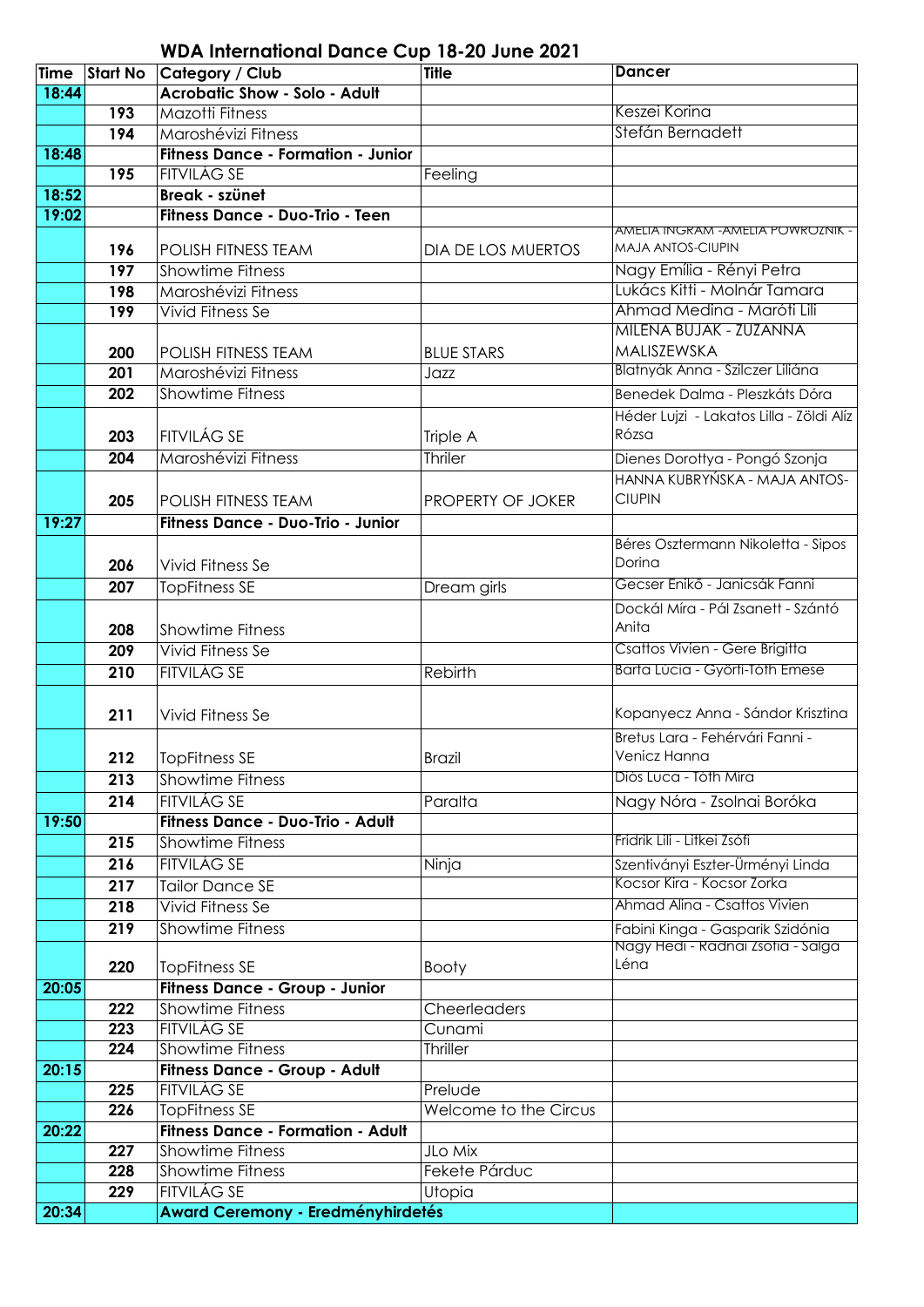| <b>Time</b> |                  | <b>Start No Category / Club</b>                                         | Title                                   | <b>Dancer</b>           |
|-------------|------------------|-------------------------------------------------------------------------|-----------------------------------------|-------------------------|
|             |                  | Saturday 19 June - szombat 06. 19.                                      |                                         |                         |
| 8:00        |                  | Start of Registration - Kapunyitás, regisztráció folyamatosan egész nap |                                         |                         |
| 9:00        |                  | Semi Final: Dance Show - Solo - Children                                |                                         |                         |
|             | 230              | <b>Tailor Dance SE</b>                                                  | <b>Arabian Nights</b>                   | Kopunovics Lilla        |
|             | 231              | Csep' Jazz Dance                                                        | Egyedül                                 | Dimény Anna             |
|             | 232              | <b>Tailor Dance SE</b>                                                  | Emergency                               | Orgovány Petra          |
|             | 233              | <b>IlcsiDance TSE</b>                                                   | Szökött Angyal                          | Major Dóra              |
|             | 234              | Violin AMI                                                              | <b>Évszakok</b>                         | Dózsa Boglárka          |
|             | 235              | <b>Tailor Dance SE</b>                                                  | Feel it still                           | Oláh Dorka              |
|             | 236              | Maroshévizi Fitness                                                     | Fever                                   | <b>Blatnyák Anna</b>    |
|             | 237              | <b>ESMTK</b>                                                            | Footlose                                | Gerbár Dóra             |
|             | 239              | PL Team                                                                 | In The End                              | Kakuk Gyöngyvér         |
|             | 240              | Danza Del Amor SE                                                       | Minden ragyog                           | Fömötör Laura           |
|             | 241              | Violin AMI                                                              | Nélküled                                | Kiss Angéla             |
|             | 242              | <b>ESMTK</b>                                                            | <b>Red Queen</b>                        | Kliment Anna Sára       |
|             | 243              | Marina TSE                                                              | Rise up                                 | Konrád Rozália          |
|             | 244              | <b>ESMTK</b>                                                            | Step in time                            | Csuport Réka            |
|             | 245              | <b>POLISH FITNESS TEAM</b>                                              | <b>RIBBON DANCE</b>                     | <b>EMILIA FURMANSKA</b> |
| 9:33        |                  | Fantasy - Solo - Mini                                                   |                                         |                         |
|             | 246              | Piruett Tánc Stúdió                                                     | <b>Bambi</b>                            | <b>Bartuska Bella</b>   |
|             | 247              | <b>PrincessFitness SE</b>                                               | TV Teddy (TV Maci)                      | Halbritter Zoé          |
|             | 248              | Piruett Tánc Stúdió                                                     | Oroszlánkirály                          | Csizmadia Dorina        |
|             | 249              | Piruett Tánc Stúdió                                                     | Parabola antenna                        | Képíró Hanga            |
| 9:43        |                  | Dance Show - Solo - Mini                                                |                                         |                         |
|             | 250              | <b>Tailor Dance SE</b>                                                  | Frozen                                  | Mucsi Dóra              |
|             | 251              | <b>Tailor Dance SE</b>                                                  | <b>Happy Feet</b>                       | <b>Badi Szófia</b>      |
|             | 252              | <b>Tailor Dance SE</b>                                                  | Kung fu Panda                           | Takács Lili Linda       |
|             | 253              | PrincessFitness SE                                                      | Pocahontas                              | Gyene Jázmin            |
|             | 254              | <b>Tailor Dance SE</b>                                                  | Wizard of Oz                            | Sávai Vivien            |
| 9:55        |                  | Fantasy - Solo - Kid                                                    |                                         |                         |
|             | 255              | Vitalitás SE                                                            | The Pirat                               | Borbás Liliána          |
|             | 256              | Violin AMI                                                              | Ha éjfélt üt az óra                     | Simon Emilia Hanna      |
|             | 257              | Piruett Tánc Stúdió                                                     | Pénzérme                                | Szabó Noémi             |
|             | 258              | Angel Dance TSE                                                         | Roar                                    | Varga Virág             |
| 10:05       |                  | Dance Show - Solo - Kid                                                 |                                         |                         |
|             | 259              | <b>Tailor Dance SE</b>                                                  | Anastasia                               | Mucsi Nóra              |
|             | 260              | Rave Dance se                                                           | Gladiator                               | <b>Barnkopf Noémi</b>   |
|             | 261              | <b>Tailor Dance SE</b>                                                  | Beauty and the Beast                    | <b>Barna Eszter</b>     |
|             | 262              | Violin AMI                                                              | Kalinka                                 | Tóth-Varga Bettina      |
|             | 263              | <b>Tailor Dance SE</b>                                                  | Cupido                                  | Kis Katinka             |
|             | 264              | Vitalitás SE                                                            | Little Red                              | Nagyová Vanesa          |
|             | 265              | <b>Tailor Dance SE</b>                                                  | Pirates of the Caribbean Horváth Kincső |                         |
|             | 266              | <b>ESMTK</b>                                                            | Princess Jasmine                        | Musbeh Karina           |
|             | 267              | <b>Tailor Dance SE</b>                                                  | Queen Bee                               | Móricz Réka             |
|             | 268              | Vitalitás SE                                                            | Clown                                   | Borbás Liliána          |
|             | 269              | <b>Tailor Dance SE</b>                                                  | <b>School Of Rock</b>                   | Nagy Sarolta            |
| 10:29       |                  | Fantasy - Solo - Children                                               |                                         |                         |
|             | 270              | Piruett Tánc Stúdió                                                     | Csúzli                                  | Nagy Fruzsina           |
|             | 271              | Rave Dance se                                                           | Demona                                  | Törincsi Hanga          |
|             | 272              |                                                                         |                                         | Fekete Tímea            |
|             | 273              | Szigetszentmiklósi SC<br>Violin AMI                                     | Hógömb<br>Modern hamupipőke             | Somogyi Angelika Kármen |
|             | $\overline{274}$ | Danza Del Amor SE                                                       | <b>Temptation</b>                       | Simon Csenge            |
| 10:42       |                  | <b>Fantasy - Formation - Junior</b>                                     |                                         |                         |
|             | 275              | Piruett Tánc Stúdió                                                     | 12 horoszkóp                            |                         |
|             | 276              | Angel Dance TSE                                                         | Alice in Wonderland                     |                         |
| 10:51       |                  | <b>Break - szünet</b>                                                   |                                         |                         |
|             |                  |                                                                         |                                         |                         |
| 11:01       |                  | Final: Dance Show - Solo - Children                                     |                                         |                         |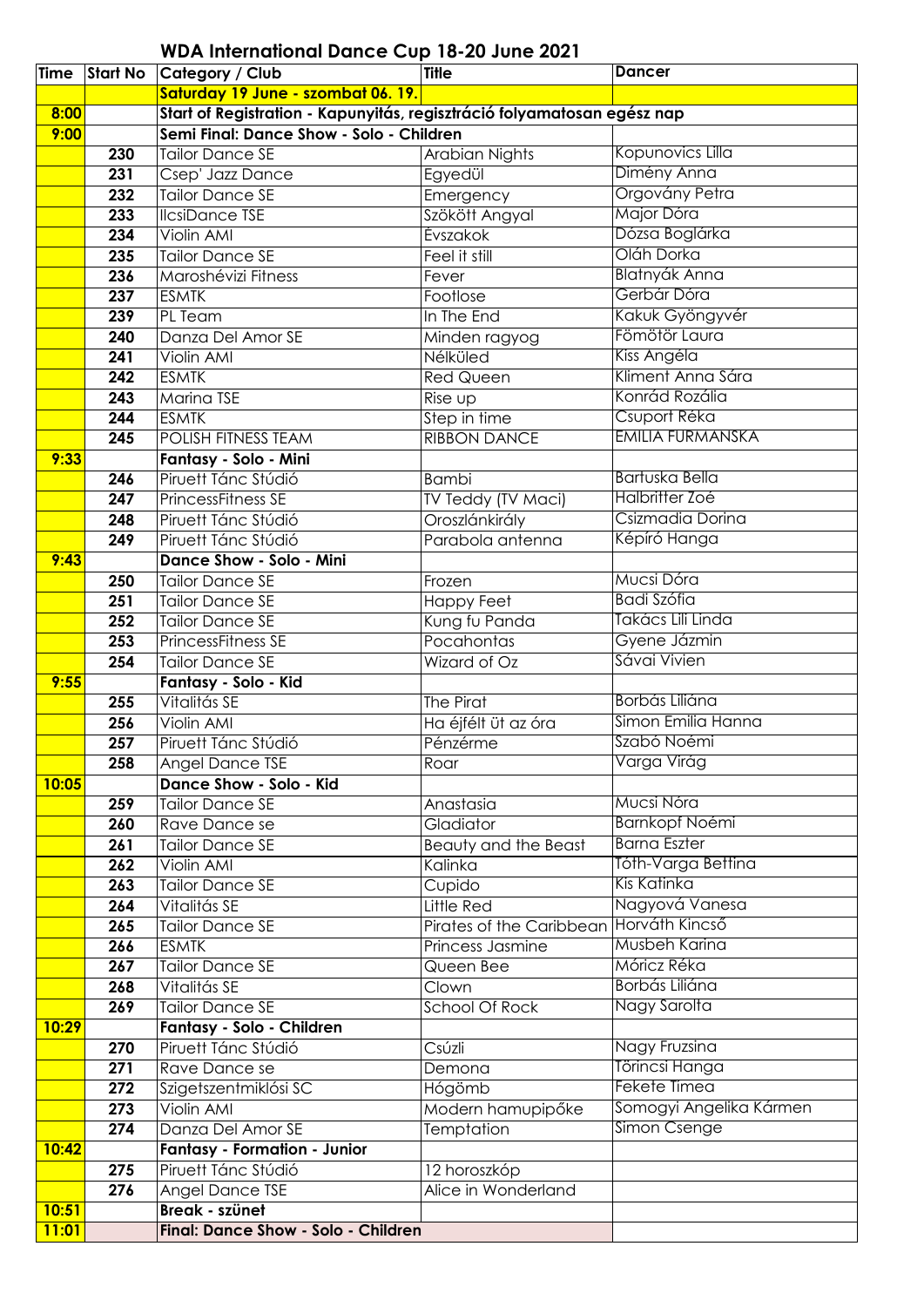|             |                 | <b>WDA International Dance Cup 18-20 June 2021</b> |                           |                                                          |
|-------------|-----------------|----------------------------------------------------|---------------------------|----------------------------------------------------------|
| <b>Time</b> | <b>Start No</b> | Category / Club                                    | <b>Title</b>              | <b>Dancer</b>                                            |
| 11:17       |                 | Dance Show+Fantasy - Formation - Kid               |                           |                                                          |
|             | 277             | Piruett Tánc Stúdió                                | Búzakalász                |                                                          |
|             | 278             | <b>ESMTK</b>                                       | Aladdin                   |                                                          |
|             | 279             | Piruett Tánc Stúdió                                | Nyalókák                  |                                                          |
| 11:30       |                 | Dance Show - Duo-Trio - Kid                        |                           |                                                          |
|             |                 |                                                    |                           | Jelencsik Lili - Kerti Emilia Hella -                    |
|             | 280             | Violin AMI                                         | Barátság                  | Tápai Panna                                              |
|             | 281             | <b>Tailor Dance SE</b>                             | Descendants               | Kis Katinka - Nagy Sarolta                               |
|             | 282             | <b>Tailor Dance SE</b>                             | Múzsák                    | Barna Eszter - Mucsi Nóra                                |
| 11:38       |                 | Fantasy - Duo-Trio - Children                      |                           |                                                          |
|             | 283             | <b>Tailor Dance SE</b>                             | <b>Beach Party</b>        | Keresztes Gréta - Kucsora<br>Larissza - Oltványi Dóra    |
|             | 284             | Danza Del Amor SE                                  | Cowgirls                  | Galgóczy Nóra - Tombor-Nagy<br>Kíra                      |
|             | 285             | Szigetszentmiklósi SC                              | Itt a piros! Hol a piros? | Fekete Tímea - Gál Bernadett                             |
| 11:46       |                 | <b>Dance Show - Duo-Trio - Children</b>            |                           |                                                          |
|             | 286             | Vitalitás SE                                       |                           | Mickey Mouses and the (Borbás Liliána - Sárdi Boglárka   |
|             | 542             | Violin AMI                                         | Bűbájos boszorkák         | Simon Emilia Hanna - Tóth Lolita<br>- Tóth-Varga Bettina |
|             | 287             | <b>Tailor Dance SE</b>                             | Jailhouse rock            | Orgovány Petra - Solymosi Dóra                           |
|             |                 |                                                    |                           | Borbás Liliána - Nagyová                                 |
|             | 288             | Vitalitás SE                                       | <b>Veils and Girls</b>    | Vanesa - Sárdi Boglárka                                  |
| 11:56       |                 | Dance Show+Fantasy - Group - Mini                  |                           |                                                          |
|             | 289             | Piruett Tánc Stúdió                                | Hétfejű sárkány           |                                                          |
|             | 290             | <b>ESMTK</b>                                       | Lolly pop                 |                                                          |
|             | 291             | <b>Tailor Dance SE</b>                             | <b>Lovely Girls</b>       |                                                          |
| 12:06       |                 | Fantasy - Group - Kid                              |                           |                                                          |
|             | 292             | Piruett Tánc Stúdió                                | Diszkógömb                |                                                          |
|             | 293             | Piruett Tánc Stúdió                                | Homokszemek               |                                                          |
|             | 294             | Angel Dance TSE                                    | Spiders                   |                                                          |
| 12:16       |                 | Dance Show - Group - Kid                           |                           |                                                          |
|             | 295             | <b>IlcsiDance TSE</b>                              | Bachatango                |                                                          |
|             | 298             | Violin AMI                                         | Megalkuvó macskák         |                                                          |
|             | 296             | Ditor <sub>SE</sub>                                | <b>Harry Potter</b>       |                                                          |
|             | 297             | <b>Tailor Dance SE</b>                             | Just be happy             |                                                          |
|             | 299             | Csep' Jazz Dance                                   | Time                      |                                                          |
|             | 300             | <b>IlcsiDance TSE</b>                              | Kikelet                   |                                                          |
| 12:37       |                 | <b>Fantassy+Dance Show - Formation - Kid</b>       |                           |                                                          |
|             | 301             | Piruett Tánc Stúdió                                | ABC betűi                 |                                                          |
|             | 543             | Violin AMI                                         | Azok a régi szép idők     |                                                          |
| 12:46       |                 | <b>Award Ceremony - Eredményhirdetés</b>           |                           |                                                          |
| 13:16       |                 | Break - szünet (ebéd)                              |                           |                                                          |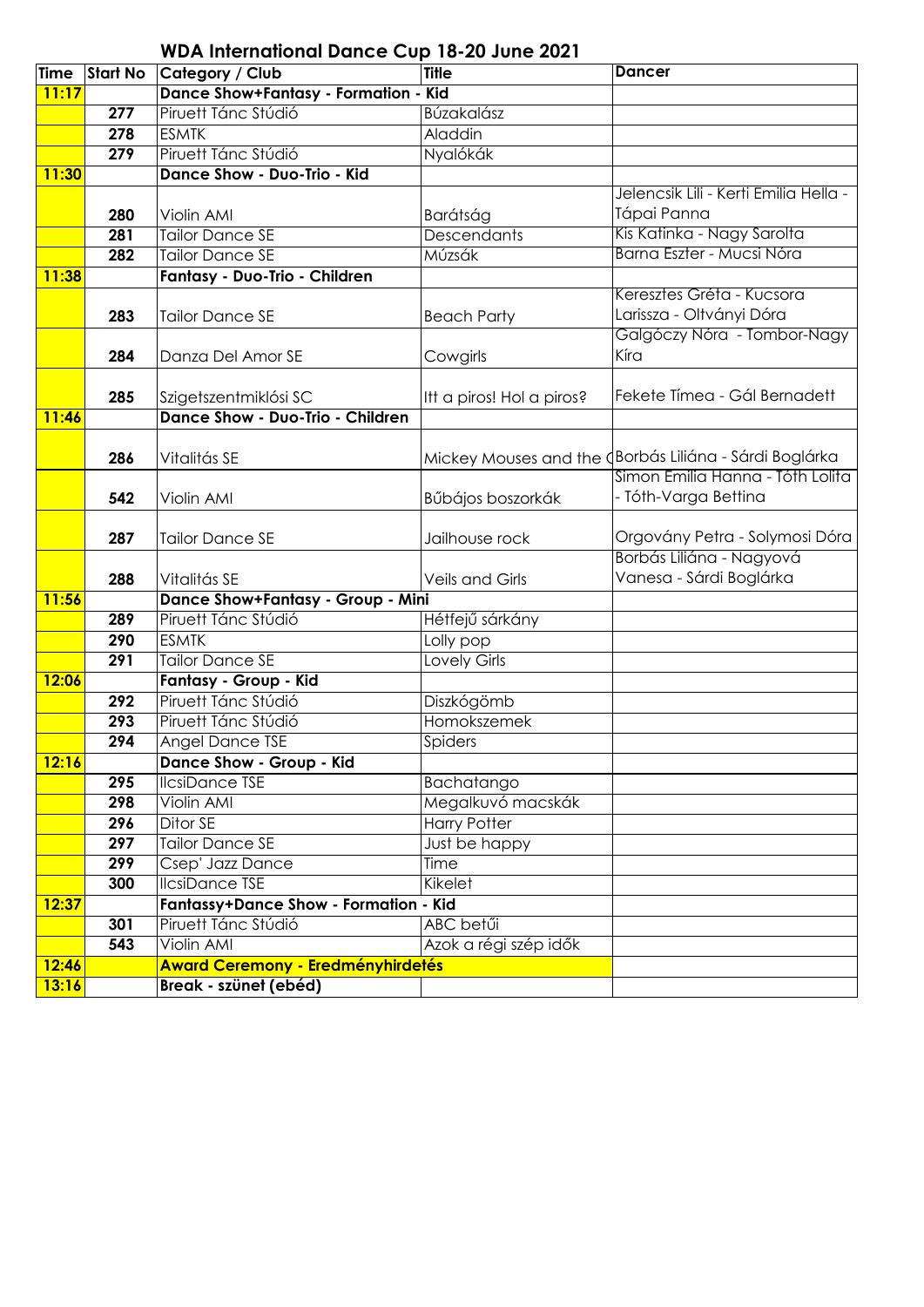| <b>Time</b> | <b>Start No</b> | Category / Club                               | <b>Title</b>                      | <b>Dancer</b>               |
|-------------|-----------------|-----------------------------------------------|-----------------------------------|-----------------------------|
| 13:36       |                 | <b>Fantasy - Solo - Teen</b>                  |                                   |                             |
|             | 302             | Attitude Táncegyüttes                         | <b>Between Two Parents</b>        | Dankó Orsolya               |
|             | 303             | Danza Del Amor SE                             | Nőjön minden haj                  | Horváth Letícia             |
|             | 304             | <b>Showtime Fitness</b>                       | Seherezade                        | <b>Boros Barbara</b>        |
|             | 305             | Piruett Tánc Stúdió                           | Visszhang                         | Nagy Blanka                 |
| 13:46       |                 | Dance Show - Solo - Teen                      |                                   |                             |
|             | 306             | Maroshévizi Fitness                           | Lovery                            | Várkonyi Zita               |
|             | 307             | Villámtánc KSE                                | New York                          | Villám Márton               |
|             | 308             | Vitalitás SE                                  | This is a man's world             | Tóthová Lea                 |
| 13:53       |                 | <b>Dance Show - Solo - Adult</b>              |                                   |                             |
|             | 309             | Rave Dance se                                 | Ki vagyok én?                     | Beregszászi Dorka           |
|             | 310             | Csep' Jazz Dance                              | Raindance                         | <b>Bácsik Lili</b>          |
| 13:57       |                 | Fantasy - Solo - Junior                       |                                   |                             |
|             | 311             | Attitude Táncegyüttes                         | Domestic Violence                 | Kéri Szonja                 |
|             | 312             | <b>Showtime Fitness</b>                       | Elmezavar                         | Diós Luca                   |
|             | 313             | Piruett Tánc Stúdió                           | Tengeri szennyezés                | Szabó Luca                  |
| 14:05       |                 | Dance Show - Solo - Junior                    |                                   |                             |
|             | 314             | Csep' Jazz Dance                              |                                   | Schrammel Dóra              |
|             | 315             | <b>ESMTK</b>                                  | Crazy (Ratched)                   | Eberhardt Júlia             |
|             |                 | Marina TSE                                    |                                   | Láng Viktória               |
|             | 316             | Vitalitás SE                                  | <b>Flux</b><br>Ichi, Ni, San, Shi | Pásztor Alíz                |
|             | 317             |                                               |                                   | Gazdiková Lucia             |
|             | 318             | Vitalitás SE                                  | Vogue                             |                             |
| 14:16       |                 | Fantasy - Solo - Adult                        |                                   | Zahorecz Réka               |
|             | 319             | <b>Showtime Fitness</b>                       | Elegem van!                       |                             |
|             | 320             | Piruett Tánc Stúdió                           | Sikerhez vezető út                | Háló Csenge<br>Székely Kata |
|             | 321             | Szigetszentmiklósi SC                         | Szerelemlakat                     | <b>Bácsik Lili</b>          |
|             | 322             | Csep' Jazz Dance                              | Szérum                            |                             |
| 14:26       |                 | Dance Show+Fantasy - Duo-Trio - Teen          |                                   |                             |
|             | 323             | Piruett Tánc Stúdió                           | Kötőtűk                           | Balogh Luca - Nagy Blanka   |
|             | 324             | <b>ESMTK</b>                                  | Under the sea                     | Kovács Emma - Perényi Lilla |
| 14:31       |                 | Fantasy - Duo-Trio - Junior                   |                                   |                             |
|             | 325             | Attitude Táncegyüttes                         | <b>Bakancslista</b>               | Dankó Orsolya - Kéri Szonja |
|             | 326             | Danza Del Amor SE                             | Test és lélek                     | Deák Léna - Horváth Dóra    |
|             | 327             | Piruett Tánc Stúdió                           | Woodoo baba                       | Nédics Réka - Repkó Dóra    |
| 14:39       |                 | Fantasy - Duo-Trio - Adult                    |                                   |                             |
|             | 544             | <b>Violin AMI</b>                             | Vámpírok bálja                    | Kéri Viktor-Tóth Izabella   |
|             | 328             | Showtime Fitness                              | Indián harc                       | Bolla Rebeka - Diós Luca    |
| 14:45       |                 | Fantasy - Group - Junior                      |                                   |                             |
|             | 329             | Piruett Tánc Stúdió                           | Bicskakészlet                     |                             |
|             | 330             | Szigetszentmiklósi SC                         | <b>DNS</b>                        |                             |
| 14:52       |                 | Dance Show - Group - Junior                   |                                   |                             |
|             | 331             | <b>IlcsiDance TSE</b>                         | <b>Broken Army</b>                |                             |
|             | 332             | Danza Del Amor SE                             | Popstars                          |                             |
| 14:59       |                 | <b>Fantasy - Group - Adult</b>                |                                   |                             |
|             | 333             | Piruett Tánc Stúdió                           | Bakancslista                      |                             |
|             | 334             | <b>Showtime Fitness</b>                       | <b>Burlesque</b>                  |                             |
| 15:07       |                 | Dance Show - Group - Adult                    |                                   |                             |
|             | 335             | Vitalitás SE                                  | Gyspy feeling                     |                             |
|             | 336             | Marina TSE                                    | Ain't no sunshine                 |                             |
|             | 337             | PL Team                                       | <b>CASTLE</b>                     |                             |
|             | 338             | Csep' Jazz Dance                              | Metamorfozis                      |                             |
|             | 339             | Step Dance Sportklub                          | Survivor                          |                             |
|             | 340             | Vitalitás SE                                  | Protest against                   |                             |
| 15:28       |                 | <b>Dance Show+Fantasy - Formation - Adult</b> |                                   |                             |
|             | 341             | <b>ESMTK</b>                                  | Gossip (Pletyka)                  |                             |
|             | 342             | Csep' Jazz Dance                              | Vezet a ritmus                    |                             |
|             | 343             | Piruett Tánc Stúdió                           | Áramszünet                        |                             |
| 15:41       |                 | <b>Award Ceremony - Eredményhirdetés</b>      |                                   |                             |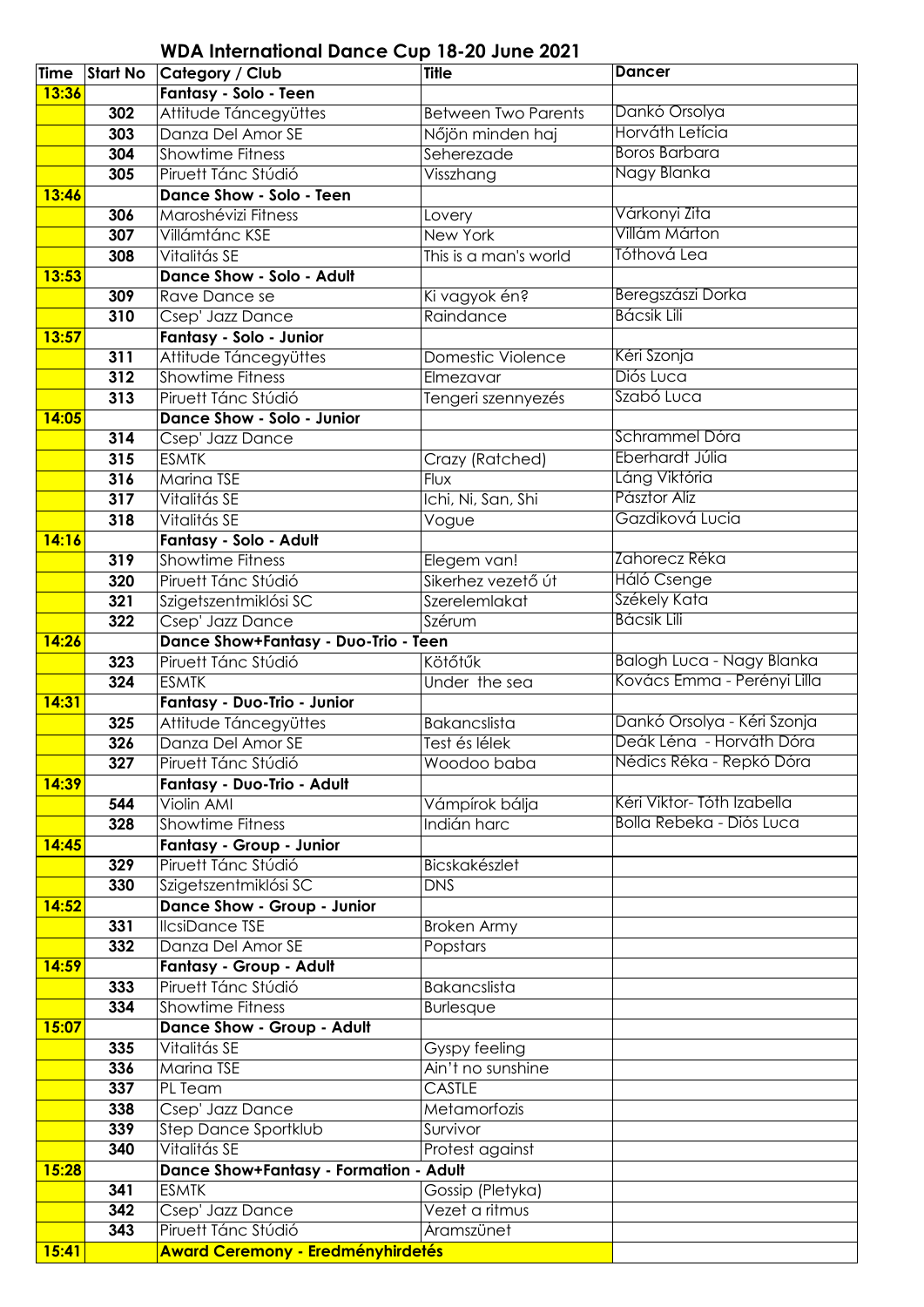| <b>Time</b>  | <b>Start No</b> | Category / Club                           | <b>Title</b>                          | <b>Dancer</b>                   |
|--------------|-----------------|-------------------------------------------|---------------------------------------|---------------------------------|
| 16:21        |                 | Contemporary-Modern - Solo - Kid          |                                       |                                 |
|              | 344             | Hajnaltánc csoport                        | Almond eyes                           | Szilágyvári Kata                |
|              | 345             | Vitalitás SE                              | Amelie                                | Nagyová Vanesa                  |
|              | 347             | Vitalitás SE                              | <b>Beyond The Dreams</b>              | Borbás Liliána                  |
|              | 348             | Piruett Tánc Stúdió                       | Imaginárium                           | Szabó Noémi                     |
|              | 349             | Dance Jam Kőszeg                          | Utolsó pillanat                       | Gergye Liliána                  |
|              | 350             | Hajnaltánc csoport                        | Waking up                             | Tábori Nóra                     |
|              | 545             | Vitalitás SE                              | A szabadság madara                    | Borda Zoé                       |
| 16:39        |                 | Contemporary-Modern - Solo - Children     |                                       |                                 |
|              | 351             | Vitalitás SE                              | How does a moment last Sárdi Boglárka |                                 |
|              | 352             | <b>Dance Feeling</b>                      | From me                               | Goda Gábor                      |
|              | 353             | Hajnaltánc csoport                        | Copycat                               | Menczel-Silkó Sára              |
|              | 354             | Violin AMI                                | Esőre várva                           | Tóth Lolita                     |
|              | 355             | Dance Jam Kőszeg                          | Harmóniában önmagam Németh Mira       |                                 |
|              | 356             | Hajnaltánc csoport                        | Heather                               | Gershoj Olivia                  |
|              | 357             | Szigetszentmiklósi SC                     |                                       | Gál Bernadett                   |
|              | 358             | Hajnaltánc csoport                        | Unsteady                              | <b>Fazekas Lilla</b>            |
|              | 359             | Dance Jam Kőszeg                          | Vívódás                               | Nagy Réka                       |
| <b>17:01</b> |                 | Contemporary-Modern - Duo-Trio - Children |                                       |                                 |
|              | 360             | Modern Tánc-Játék Stúdió                  | Dalocska                              | Krakkó Zoé - Lapis Dóra         |
|              |                 |                                           |                                       | Kun-Gerendás Rebeka - Theisz    |
|              | 361             | Violin AMI                                | Láthatatlan kötelék                   | Zoé                             |
|              | 362             | Modern Tánc-Játék Stúdió                  | Lélektükör                            | Kiss Karina - Uszkai Flóra      |
|              |                 |                                           |                                       |                                 |
|              | 363             | Vitalitás SE                              | Riverside                             | Borbás Liliána - Sárdi Boglárka |
|              |                 |                                           |                                       |                                 |
|              | 364             | Step Dance Sportklub                      | Soulmates                             | Lukács Ágnes - Salamon Kata     |
|              |                 |                                           |                                       |                                 |
|              | 365             | Dance Jam Kőszeg                          | Szárnyalás                            | Gergye Liliána - Németh Mira    |
|              |                 |                                           |                                       | Fazekas Lilla - Menczel-Silkó   |
|              | 366             | Hajnaltánc csoport                        | The end                               | Sára                            |
| 17:19        |                 | Contemporary-Modern - Solo - Teen         |                                       | Máté Hanna                      |
|              | 367             | Csillag Táncstúdió                        | A múltra gondolva                     | <b>Reznicsek Luca</b>           |
|              | 368             | Vitalitás SE<br>Villámtánc KSE            | Beautiful tango<br><b>Ébredés</b>     | Villám Márton                   |
|              | 369<br>370      | Hajnaltánc csoport                        | Hit and run                           | Menczel Silko Mirjam            |
|              | 371             | Vitalitás SE                              | Lights                                | Kalcsó Hanna                    |
|              | 372             | Szigetszentmiklósi SC                     | Million dream                         | Tóth Viktória Lilla             |
|              | 373             | Vitalitás SE                              | Like a river                          | Tóthová Lea                     |
|              | 374             | <b>Budaörsi Vivace Egyesület</b>          | Madness                               | Juhász Dorka                    |
|              | 375             | Szigetszentmiklósi SC                     | You stole my heart                    | Kis Ramóna                      |
| 17:41        |                 | Contemporary-Modern - Group - Kid         |                                       |                                 |
|              | 376             | Modern Tánc-Játék Stúdió                  | Kristálybarlang                       |                                 |
|              | 377             | Szigetszentmiklósi SC                     | Elérkeznek az angyalok                |                                 |
|              | 378             | Dance Jam Kőszeg                          | Kitűnni egy pillanatra                |                                 |
|              | 379             | Piruett Tánc Stúdió                       | Try                                   |                                 |
|              | 380             | Modern Tánc-Játék Stúdió                  | Lépteink                              |                                 |
| 17:59        |                 | Contemporary-Modern - Formation - Adult   |                                       |                                 |
|              | 445             | Piruett Tánc Stúdió                       | Keep me alive                         |                                 |
|              | 446             | Dance Jam Kőszeg                          | Taposómalom                           |                                 |
|              | 447             | Szigetszentmiklósi SC                     |                                       |                                 |
| 18:12        |                 | Contemporary-Modern - Formation - Junior  |                                       |                                 |
|              | 442             | Szigetszentmiklósi SC                     |                                       |                                 |
|              | 443             | Csillag Táncstúdió                        | Kimondatlan / Unspoken/               |                                 |
|              | 444             | Modern Tánc-Játék Stúdió                  | Ne sírj                               |                                 |
| 18:26        |                 | <b>Award Ceremony - Eredményhirdetés</b>  |                                       |                                 |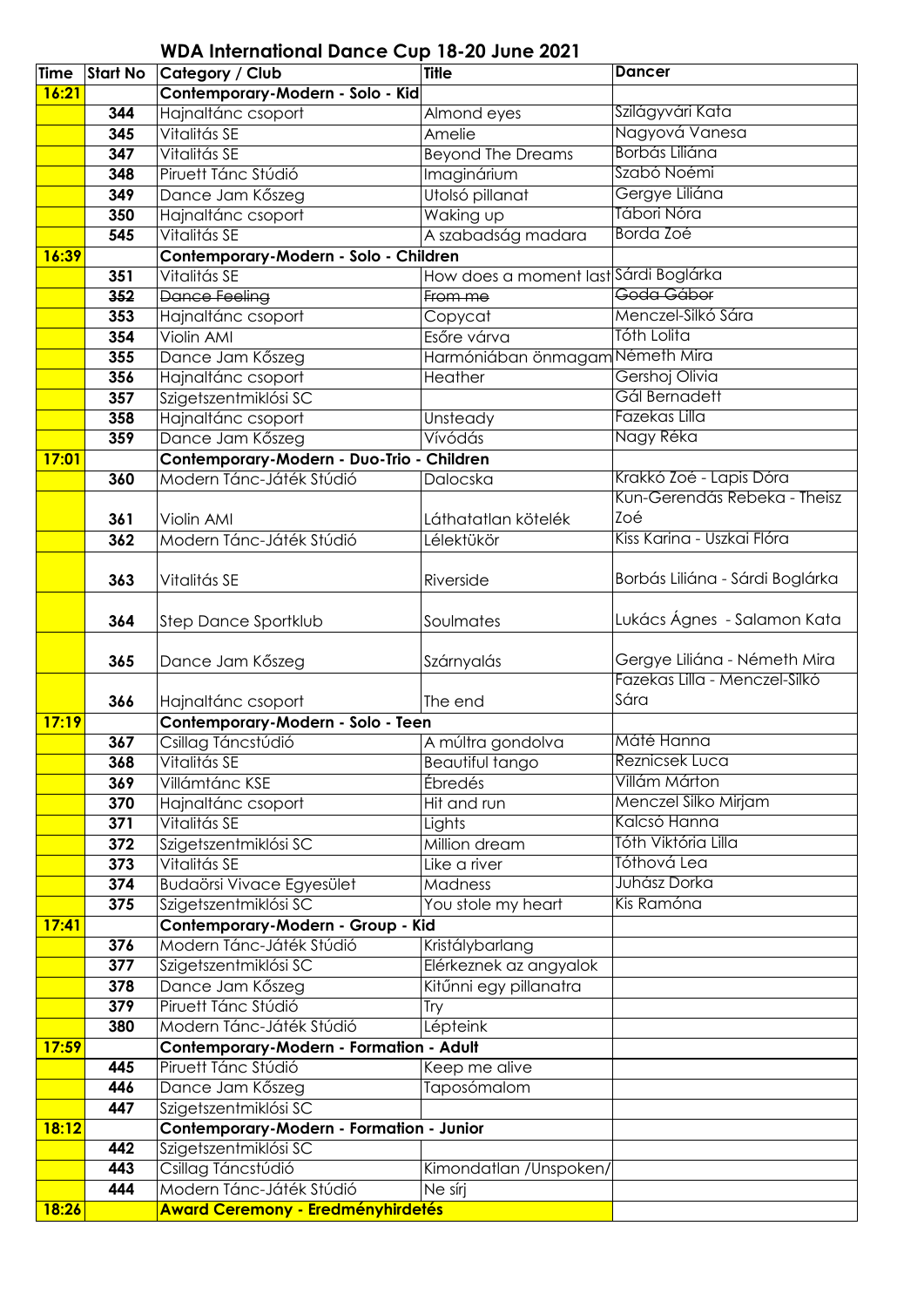| Time  | <b>Start No</b> | Category / Club                                | <b>Title</b>             | <b>Dancer</b>                    |
|-------|-----------------|------------------------------------------------|--------------------------|----------------------------------|
| 18:56 |                 | Semi Final: Contemporary-Modern - Solo - Adult |                          |                                  |
|       | 381             | Budaörsi Vivace Egyesület                      | A nő                     | Harta Zsófia                     |
|       | 382             | Modern Tánc-Játék Stúdió                       | Archetipus               | Juhász Kristóf                   |
|       | 383             | Szigetszentmiklósi SC                          | Azt mondtad              | Székely Kata                     |
|       | 384             | Modern Tánc-Játék Stúdió                       | Belső hangok             | <b>Tar Zsuzsa</b>                |
|       | 385             | Csep' Jazz Dance                               | <b>Briggs</b>            | <b>Bácsik Lili</b>               |
|       | 386             | Csillag Táncstúdió                             | Egyensúly / Equilibrium/ | Chamik Dorottya                  |
|       | 387             | Vitalitás SE                                   | Fading soul              | Nagy Dorottya                    |
|       | 388             | Dance Jam Kőszeg                               | Joanna                   | Németh Anna                      |
|       | 389             | Csillag Táncstúdió                             | Lekapcsolom a villanyt a | Kormos Dóra                      |
|       | 390             | <b>Violin AMI</b>                              | Lendületben              | Kéri Viktor Zsolt                |
|       | 391             | Vitalitás SE                                   | Paloma Negra             | Nagy Sára                        |
|       | 392             | Modern Tánc-Játék Stúdió                       | Pirkadat                 | Kovács Kitti                     |
|       | 393             | Attitude Táncegyüttes                          | Pray                     | Varga Kitti                      |
|       | 394             | Csep' Jazz Dance                               | Tigures                  | Szentmártoni Anna                |
|       | 395             | Unique                                         | Waves                    | Szajkó Blanka                    |
|       | 396             | Unique                                         | Where the wind blows     | <b>Bodnár Anita</b>              |
|       | 397             | Attitude Táncegyüttes                          | Work Song                | Gaál Zsófia                      |
| 19:38 |                 | Contemporary-Modern - Solo - Junior            |                          |                                  |
|       | 398             | Vitalitás SE                                   | <b>Bipolar disorder</b>  | Gazdiková Lucia                  |
|       | 399             | Csep' Jazz Dance                               | Belül                    | <b>Anyos Eszter</b>              |
|       | 400             | Vitalitás SE                                   | Freyja                   | Adám Dalma Luca                  |
|       | 401             | Csillag Táncstúdió                             | Hajsza / Chase/          | <b>Király Emese</b>              |
|       | 402             | <b>Budaörsi Vivace Egyesület</b>               | Inside                   | Paulay Boróka Panna              |
|       | 403             | Vitalitás SE                                   | Gloomy sunday            | <b>Babková Orsolya</b>           |
|       | 404             | Attitude Táncegyüttes                          | Keeping Me Alive         | Kéri Szonja                      |
|       | 405             | Vitalitás SE                                   | Nervous horizon          | Pásztor Alíz                     |
|       | 406             | Szigetszentmiklósi SC                          | Nothing Else Matters     | <b>Gubacsi Vivien</b>            |
| 20:01 |                 | Contemporary-Modern - Duo-Trio - Teen          |                          |                                  |
|       | 407             | Unique                                         | Better together          | Salgó Gréta - Szajkó Kinga       |
|       | 408             | Piruett Tánc Stúdió                            | Halálos harc             | Balogh Zsófia - Nagy Fruzsina    |
|       |                 |                                                |                          |                                  |
|       | 409             | Szigetszentmiklósi SC                          | Jéghideg szív            | Kis Ramóna - Tóth Viktória Lilla |
|       |                 |                                                |                          | Menczel Silko Mirjam - Ujvári-   |
|       | 410             | Hajnaltánc csoport                             | My blood                 | Kulacs-Csenge                    |
|       |                 |                                                |                          | Kalcsó Hanna - Kovács            |
|       | 411             | Vitalitás SE                                   | Spirit                   | Boglárka - Ádám Sarolta          |
|       | 412             | Piruett Tánc Stúdió                            | Szinkronban              | Balogh Luca - Nagy Blanka        |
| 20:16 |                 | Final: Contemporary-Modern - Solo - Adult      |                          |                                  |
| 20:36 |                 | Contemporary-Modern - Duo-Trio - Junior        |                          |                                  |
|       |                 |                                                |                          | Nagy Kinga - Cser Jázmin         |
|       | 413             | Villámtánc KSE                                 | Belső elnyomás           | Dzsenifer                        |
|       |                 |                                                |                          | Babková Orsolya - Pásztor Alíz - |
|       | 414             | Vitalitás SE                                   | con-T-act                | Ádám Dalma Luca                  |
|       | 415             | Szigetszentmiklósi SC                          | Genesis                  | Kerekes Eszter - Pócsfalvi Zita  |
|       |                 |                                                |                          |                                  |
|       |                 |                                                |                          | Keresztes Kíra Csenge - Mihály   |
|       | 416             | Dance Feeling                                  | My Love                  | Zsanett - Zólyomi Viivien        |
|       |                 |                                                |                          |                                  |
|       | 417             | Vitalitás SE                                   | Maybe we will see        | Gazdiková Lucia - Tóthová Lea    |
|       |                 |                                                |                          | Máté Hanna - Nagy Emese -        |
|       | 418             | Csillag Táncstúdió                             | Menedék / Refuge/        | Vállaji Sára                     |
|       |                 |                                                |                          |                                  |
|       | 419             | Szigetszentmiklósi SC                          | Paint It Black           | Benke Dorina - Gubacsi Vivien    |
| 20:53 |                 | <b>Break - szünet</b>                          |                          |                                  |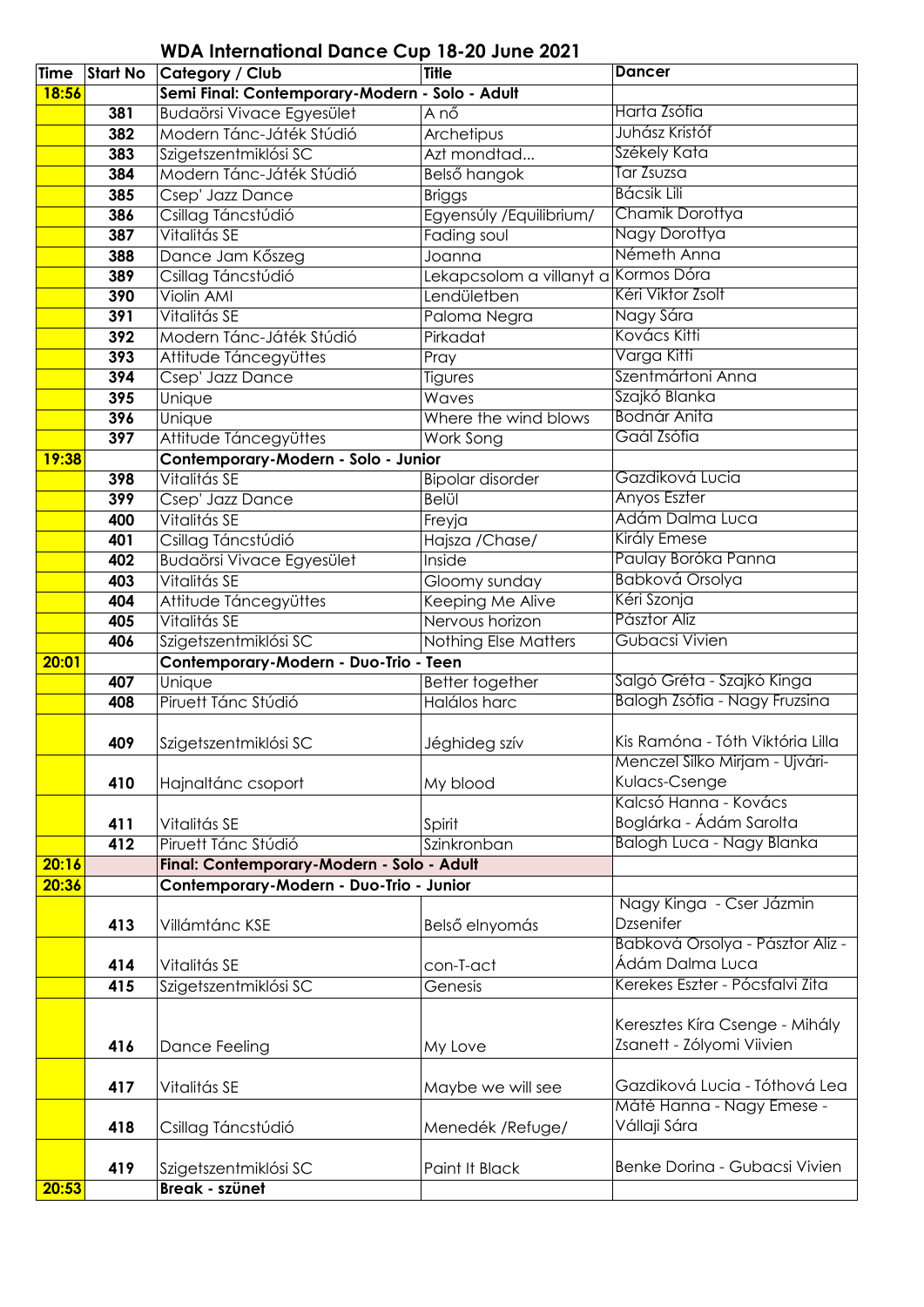|             |                  | <b>WDA International Dance Cup 18-20 June 2021</b> |                                |                                |
|-------------|------------------|----------------------------------------------------|--------------------------------|--------------------------------|
| <b>Time</b> | <b>Start No</b>  | <b>Category / Club</b>                             | <b>Title</b>                   | <b>Dancer</b>                  |
| 21:08       |                  | Contemporary-Modern - Duo-Trio - Adult             |                                |                                |
|             | 420              | Vitalitás SE                                       | My wild love                   | Nagy Dorottya - Nagy Sára      |
|             |                  |                                                    |                                | Baráth Blanka - Dorner Gréta - |
|             | 421              | Dance Jam Kőszeg                                   | Bennünk élő lelkiismeret       | Tancsics Kata                  |
|             | $\overline{422}$ | Attitude Táncegyüttes                              | Dirty-Dirty                    | Gaál Zsófia - Varga Kitti      |
|             | 423              | Modern Tánc-Játék Stúdió                           | Én és én                       | Pintye Lili - Tar Zsuzsa       |
|             | 424              | Budaörsi Vivace Egyesület                          | Way down we go                 | Hercz Klára - Peszlen Anna     |
|             |                  |                                                    |                                | Nagy Dorottya - Nagy Sára -    |
|             | 425              | Vitalitás SE                                       | Rebouncing wave                | Nánássy Csenge                 |
| 21:23       |                  | Contemporary-Modern - Group - Junior               |                                |                                |
|             | 426              | Szigetszentmiklósi SC                              | Come on                        |                                |
|             | 427              | Villámtánc KSE                                     | God Sinjin                     |                                |
|             | 428              | Vitalitás SE                                       | Hallelujah                     |                                |
|             | 429              | Hajnaltánc csoport                                 | Hold back the river            |                                |
|             | 430              | Dance Jam Kőszeg                                   | Nem menekülhetsz!              |                                |
|             | 431              | Piruett Tánc Stúdió                                | Society                        |                                |
|             | 432              | Csillag Táncstúdió                                 | Szavak nélkül / Without words/ |                                |
|             | 433              | Szigetszentmiklósi SC                              | What's in your head?           |                                |
| 21:51       |                  | Contemporary-Modern - Group - Adult                |                                |                                |
|             | 434              | Vitalitás SE                                       | Ancient female energy          |                                |
|             | 435              | <b>Step Dance Sportklub</b>                        | Heaven                         |                                |
|             | 436              | Csillag Táncstúdió                                 | Metamorfózis-Éjféli gondolatok |                                |
|             | 437              | Hajnaltánc csoport                                 | <b>Numb</b>                    |                                |
|             | 438              | Modern Tánc-Játék Stúdió                           | Nyugtalanság                   |                                |
|             | 439              | Grapevine Show Dance Club                          | Repeat                         |                                |
|             | 440              | Szigetszentmiklósi SC                              | Toxic                          |                                |
|             | 441              | Vitalitás SE                                       | Inner Rhythm                   |                                |
|             |                  |                                                    |                                |                                |
| 22:19       |                  | <b>Award Ceremony - Eredményhirdetés</b>           |                                |                                |
|             |                  |                                                    |                                |                                |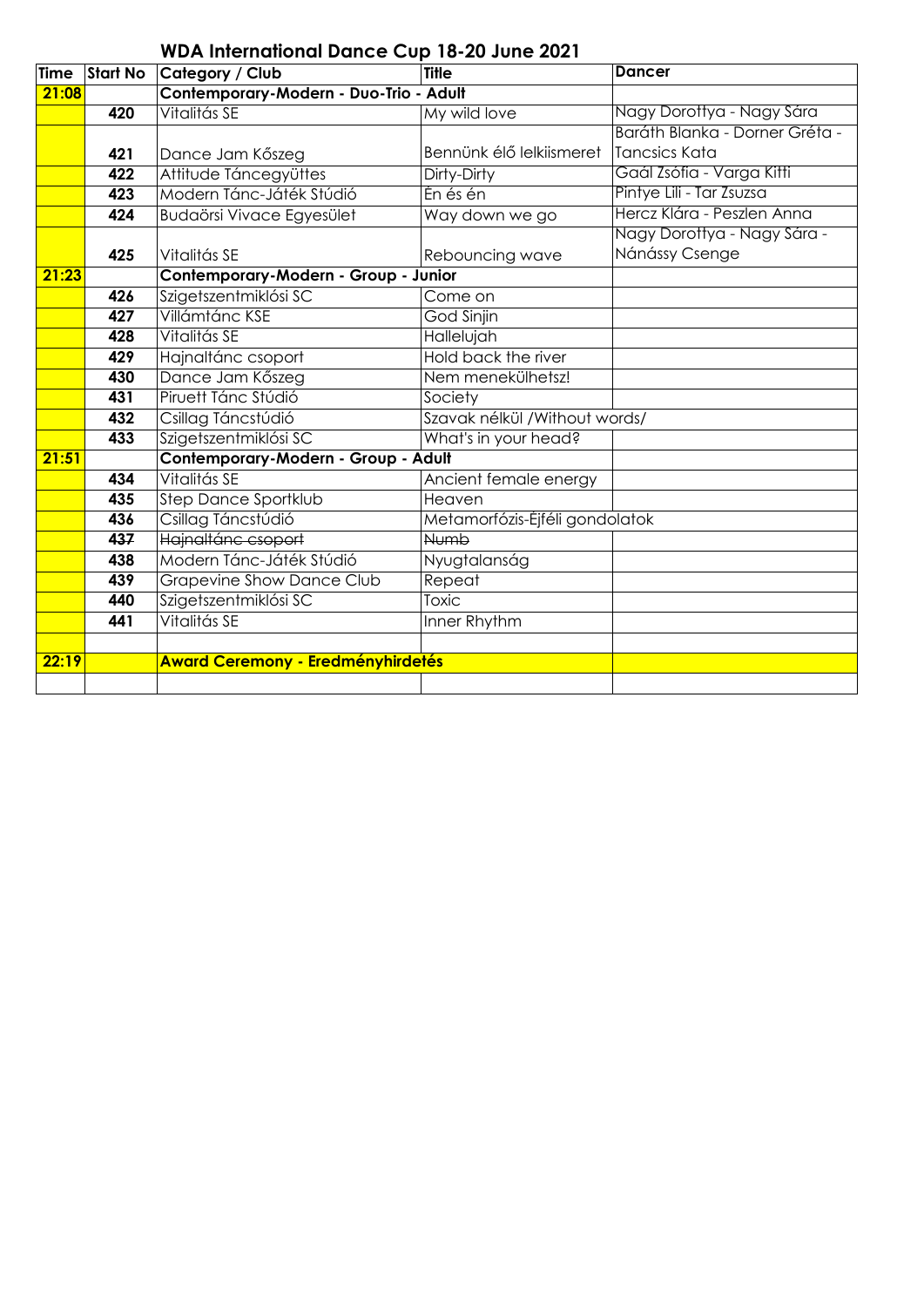|       | Time Start No | Category / Club                                                         | <b>Title</b>                      | <b>Dancer</b>                     |
|-------|---------------|-------------------------------------------------------------------------|-----------------------------------|-----------------------------------|
|       |               | Sunday 20 June - vasárnap 06.19.                                        |                                   |                                   |
| 9:00  |               | Start of Registration - Kapunyitás, regisztráció folyamatosan egész nap |                                   |                                   |
| 10:00 |               | Disco - Solo - Kid                                                      |                                   |                                   |
|       | 448           | Angel Dance TSE                                                         |                                   | <b>Farkas Emma</b>                |
|       | 449           | Okay Dance                                                              | Pink Stop                         | Tuba Imola                        |
| 10:03 |               | Disco - Solo - Children                                                 |                                   |                                   |
|       | 450           | <b>Angel Dance TSE</b>                                                  |                                   | Szatmári Kitti                    |
|       | 451           | <b>Okay Dance</b>                                                       | <b>Blue Love</b>                  | Kocsis Rubina                     |
| 10:06 |               | Disco - Solo - Teen                                                     |                                   |                                   |
|       | 452           | <b>Okay Dance</b>                                                       | Green Rain                        | Németh Viktória                   |
|       | 453           | <b>Brill Cats</b>                                                       | Senorita                          | <b>Bognár Dorina</b>              |
| 10:09 |               | Disco - Solo - Junior                                                   |                                   |                                   |
|       | 454           | Angel Dance TSE                                                         |                                   | Varga Kata                        |
|       | 455           | Okay Dance                                                              | <b>Black Night</b>                | Kis Linda Virág                   |
| 10:12 |               | Street Dance - Solo - Children                                          |                                   |                                   |
|       | 456           | Dance Feeling                                                           |                                   | Kiss Dorottya                     |
|       | 457           | <b>Dance Feeling</b>                                                    |                                   | <b>Bajcsev Anna</b>               |
|       | 458           | <b>POLISH FITNESS TEAM</b>                                              | <b>HIP-HOP</b>                    | <b>EMILIA FURMANSKA</b>           |
| 10:18 |               | Street Dance - Solo - Teen - Female                                     |                                   |                                   |
|       | 459           | <b>Style and Passion Dance</b>                                          | Journey of the styles             | Török Luca                        |
|       | 460           | <b>JOKER DANCE</b>                                                      |                                   | Tímár Doroti                      |
|       | 461           | <b>Style and Passion Dance</b>                                          | Hanna                             | Endrődi Hanna                     |
| 10:24 |               | Disco - Duo-Trio - Adult                                                |                                   |                                   |
|       | 463           | Angel Dance TSE                                                         |                                   | Földes Lili - Kurucz Noémi        |
|       | 464           | <b>Angel Dance TSE</b>                                                  |                                   | Fabrinczius Maja - Lami Dóra      |
| 10:28 |               | Disco - Duo-Trio - Teen                                                 |                                   |                                   |
|       | 465           | Angel Dance TSE                                                         |                                   | <b>Bus Vivien - Ordög Dorka</b>   |
|       | 466           | <b>Brill Cats</b>                                                       | The Day                           | Barsy Nikolett - Bognár Dorina    |
| 10:32 |               | Disco - Duo-Trio - Junior                                               |                                   |                                   |
|       |               |                                                                         |                                   | Szombathy Fanni - Tóth            |
|       | 467           | <b>Brill Cats</b>                                                       | Come On                           | Mercédesz                         |
|       |               |                                                                         |                                   | Hatzi Vivien - Kaczor Fruzsina -  |
|       | 468           | Okay Dance                                                              | <b>Triple Beats</b>               | Varga Luca                        |
| 10:36 |               | Disco - Group - Kid                                                     |                                   |                                   |
|       | 469           | Angel Dance TSE                                                         | Diamond Mini - Stars              |                                   |
|       | 470           | <b>Okay Dance</b>                                                       | Pretty looks                      |                                   |
| 10:39 |               | <b>Street Dance - Duo-Trio - Junior</b>                                 |                                   |                                   |
|       | 472           | <b>JOKER DANCE</b>                                                      |                                   | Jenei Boglárka - Szántó Zsófi     |
|       |               |                                                                         |                                   |                                   |
|       | 471           | <b>JOKER DANCE</b>                                                      |                                   | Lábady Kira - Stadtmüller Enikő   |
|       |               |                                                                         |                                   | Szalai-Szabó Emma - Szántó        |
|       | 473           | <b>JOKER DANCE</b>                                                      | <b>Charlie's Angels</b>           | Zsófi - Tímár Doroti              |
| 10:46 |               | Disco - Group - Junior                                                  |                                   |                                   |
|       | 474           | Angel Dance TSE                                                         | Diamond Kids Team - Feel the beat |                                   |
|       | 475           | Okay Dance                                                              | <b>Party Heroes</b>               |                                   |
| 10:52 |               | <b>Street Dance - Duo-Trio - Adult</b>                                  |                                   |                                   |
|       |               |                                                                         |                                   | Preisz Zsófia - Szalai Vanessza - |
|       | 476           | <b>JOKER DANCE</b>                                                      | Final 3                           | Tóth Franciska                    |
|       | 478           | <b>Track Dance</b>                                                      | Powergirls                        | Görög Boglárka - Nákity Nelli     |
| 10:57 |               | Street Dance - Group - Kid                                              |                                   |                                   |
|       | 479           | Dance Feeling                                                           |                                   |                                   |
|       | 480           | <b>JOKER DANCE</b>                                                      | Joker's four                      |                                   |
| 11:04 |               | <b>Street Dance - Group - Junior</b>                                    |                                   |                                   |
|       | 481           | BlackJam!                                                               | <b>GTB</b>                        |                                   |
|       | 482           | <b>JOKER DANCE</b>                                                      | Jordan's Crew                     |                                   |
|       | 483           | Városgazda Utánpótlás Akadémia RIOT                                     |                                   |                                   |
|       | 484           | BlackJam!                                                               | High10sion Crew                   |                                   |
| 11:18 |               | Disco - Formation - Junior                                              |                                   |                                   |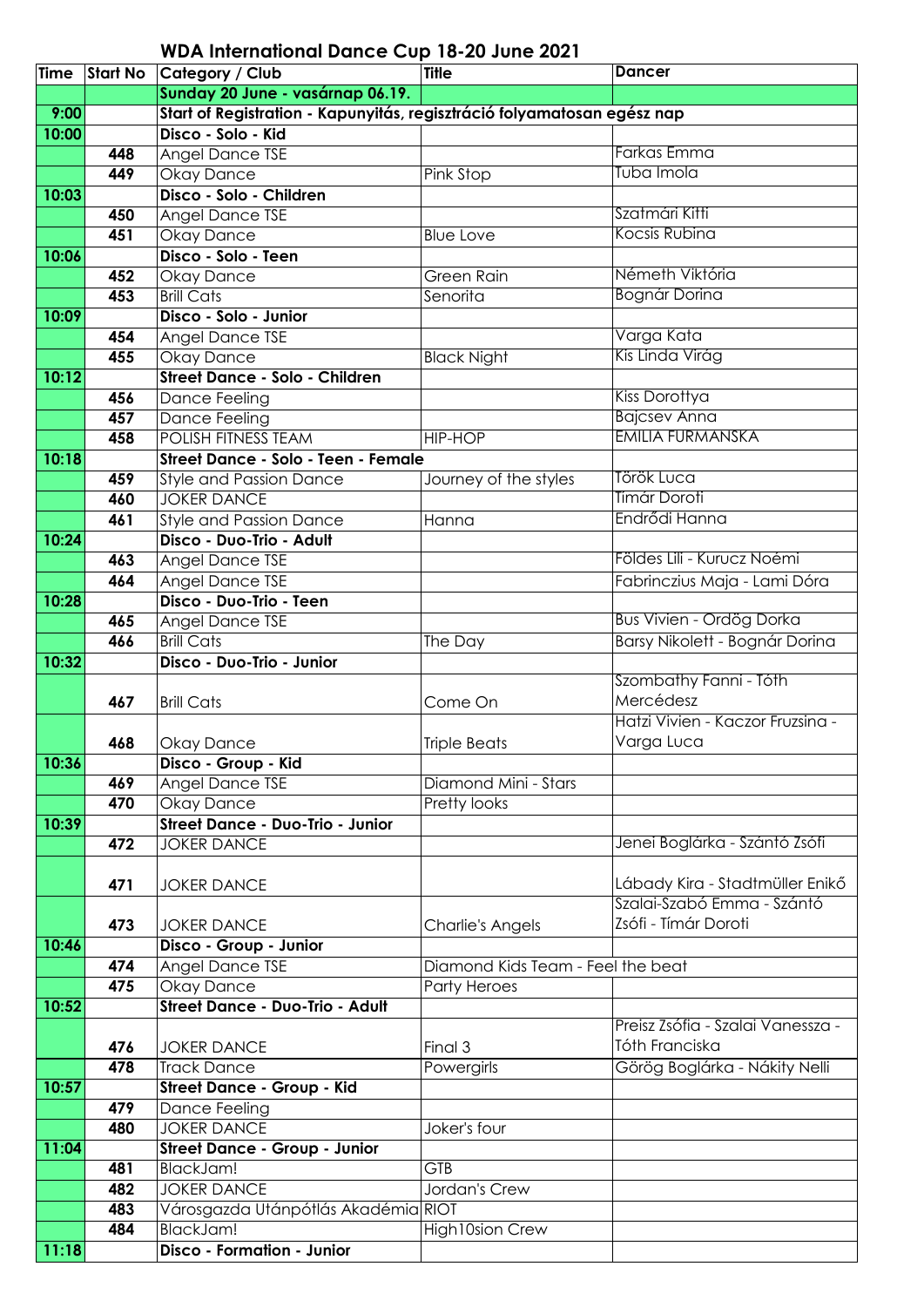| WDA International Dance Cup To-20 June 2021 |          |                                          |                             |               |  |  |
|---------------------------------------------|----------|------------------------------------------|-----------------------------|---------------|--|--|
| <b>Time</b>                                 | Start No | Category / Club                          | <b>Title</b>                | <b>Dancer</b> |  |  |
|                                             | 485      | Okay Dance                               | Wild Tigers                 |               |  |  |
|                                             | 486      | <b>Angel Dance TSE</b>                   | Diamond Kids - So what      |               |  |  |
| 11:24                                       |          | <b>Street Dance - Group - Adult</b>      |                             |               |  |  |
|                                             | 487      | <b>JOKER DANCE</b>                       | Army Girls                  |               |  |  |
|                                             | 488      | BlackJam!                                | Dance n Beats               |               |  |  |
|                                             | 489      | <b>Track Dance</b>                       | <b>Badgirls</b>             |               |  |  |
|                                             | 490      | <b>JOKER DANCE</b>                       | <b>Black Panthers</b>       |               |  |  |
|                                             | 491      | BlackJam!                                | The Fusion                  |               |  |  |
| 11:42                                       |          | <b>Street Dance - Formation - Adult</b>  |                             |               |  |  |
|                                             | 492      | <b>JOKER DANCE</b>                       | <b>United Crew</b>          |               |  |  |
|                                             | 493      | PL Team                                  | Lemme Show You              |               |  |  |
|                                             | 494      | <b>JOKER DANCE</b>                       | MegaCrew                    |               |  |  |
| 11:55                                       |          | Disco - Group - Adult                    |                             |               |  |  |
|                                             | 497      | <b>Brill Cats</b>                        | It's My Life                |               |  |  |
|                                             | 498      | Angel Dance TSE                          | Diamond Junior Team - Flash |               |  |  |
|                                             |          |                                          |                             |               |  |  |
| 12:01                                       |          | <b>Award Ceremony - Eredményhirdetés</b> |                             |               |  |  |
|                                             |          | Break - szünet (ebéd)                    |                             |               |  |  |